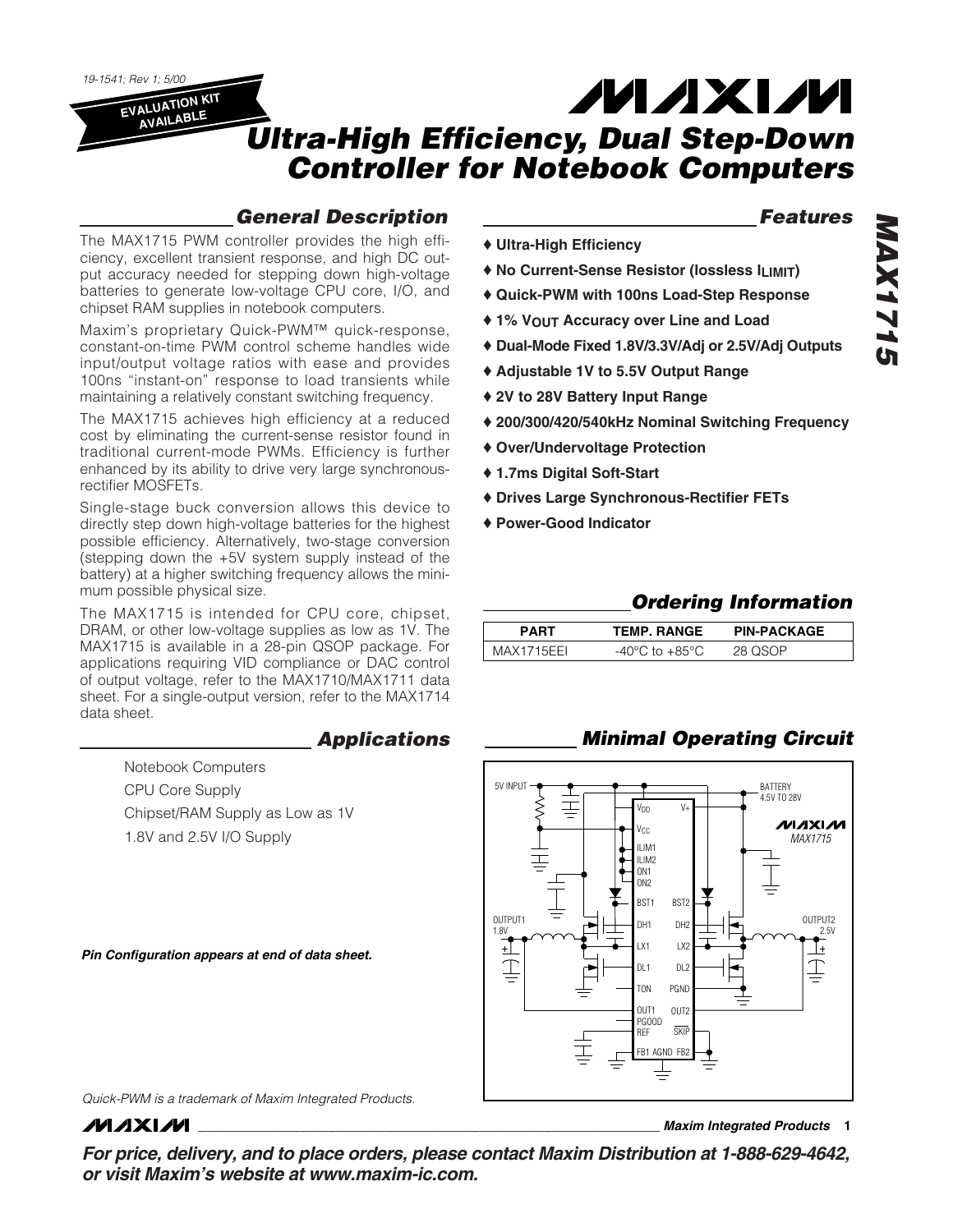### **ABSOLUTE MAXIMUM RATINGS**

| ILIM FB REF. SKIP TON. |  |
|------------------------|--|
|                        |  |
|                        |  |
|                        |  |
|                        |  |
|                        |  |

| Continuous Power Dissipation ( $T_A = +70^{\circ}C$ ) |  |
|-------------------------------------------------------|--|
| 28-Pin QSOP (derate 8.0mW/°C above +70°C)640mW/°C     |  |
| Operating Temperature Range 40°C to +85°C             |  |
|                                                       |  |
| Storage Temperature Range -65°C to +150°C             |  |
| Lead Temperature (soldering, 10s) +300°C              |  |
|                                                       |  |

*Stresses beyond those listed under "Absolute Maximum Ratings" may cause permanent damage to the device. These are stress ratings only, and functional operation of the device at these or any other conditions beyond those indicated in the operational sections of the specifications is not implied. Exposure to absolute maximum rating conditions for extended periods may affect device reliability.*

### **ELECTRICAL CHARACTERISTICS**

(Circuit of Figure 1, 4A components from Table 1,  $V_{CC} = V_{DD} = +5V$ ,  $\overline{SKIP} = AGND$ ,  $V_+ = 15V$ ,  $T_A = 0^\circ \text{C}$  to  $+85^\circ \text{C}$ , unless otherwise noted.) (Note 1)

| <b>PARAMETER</b>                                          |                                                                                                                              | <b>CONDITIONS</b>                          |                | <b>MIN</b> | <b>TYP</b> | <b>MAX</b> | <b>UNITS</b> |  |
|-----------------------------------------------------------|------------------------------------------------------------------------------------------------------------------------------|--------------------------------------------|----------------|------------|------------|------------|--------------|--|
| Input Voltage Range                                       | Battery voltage, V+                                                                                                          |                                            |                | 2          |            | 28         | $\vee$       |  |
|                                                           | V <sub>DD</sub> , V <sub>CC</sub>                                                                                            |                                            |                | 4.5        |            | 5.5        |              |  |
| Output 1 Error Comparator                                 | $V + 2V$ to 28V,                                                                                                             |                                            | $FB1 = OUT1$   | 0.99       | 1.00       | 1.01       |              |  |
| Threshold (DC Output Voltage                              | $\overline{\text{SKIP}}$ = V <sub>CC</sub> , T <sub>A</sub> = +25°C                                                          |                                            | $FB1 = AGND$   | 1.782      | 1.8        | 1.818      | $\vee$       |  |
| Accuracy) (Note 2)                                        | $I_{LOAD} = 0$ to 4A                                                                                                         |                                            | $FB1 = VCC$    | 3.267      | 3.3        | 3.333      |              |  |
| Output 1 Error Comparator                                 | $V_+ = 2V$ to 28V.                                                                                                           |                                            | $FB1 = OUT1$   | 0.985      | 1.00       | 1.105      |              |  |
| Threshold (DC Output Voltage                              | $\overline{\text{SKIP}}$ = V <sub>CC</sub> , T <sub>A</sub> = 0°C to +85°C                                                   |                                            | $FB1 = AGND$   | 1.773      | 1.8        | 1.827      | $\vee$       |  |
| Accuracy) (Note 2)                                        | $I_{LOAD} = 0$ to 4A                                                                                                         |                                            | $FB1 = V_{CC}$ | 3.250      | 3.3        | 3.350      |              |  |
| Output 2 Error Comparator<br>Threshold (DC Output Voltage | $V_+ = 2V$ to 28V.<br>$\overline{\text{SKIP}}$ = V <sub>CC</sub> , T <sub>A</sub> = +25°C                                    |                                            | $FB2 = OUT2$   | 0.99       | 1.00       | 1.01       | $\vee$       |  |
| Accuracy) (Note 2)                                        | $II$ $\cap$ AD = 0 to 4A                                                                                                     |                                            | $FB2 = GND$    | 2.475      | 2.5        | 2.525      |              |  |
| Output 2 Error Comparator<br>Threshold (DC Output Voltage | $V + = 2V$ to 28V,<br>$\overline{\text{SKIP}}$ = V <sub>CC</sub> , T <sub>A</sub> = 0°C to +85°C<br>$II$ $\cap$ AD = 0 to 4A |                                            | $FB2 = OUT2$   | 0.985      | 1.00       | 1.105      | $\vee$       |  |
| Accuracy) (Note 2)                                        |                                                                                                                              |                                            | $FB2 = GND$    | 2.463      | 2.5        | 2.538      |              |  |
| Load Regulation Error                                     | $II$ $OAD = 0$ to 4A, each output                                                                                            |                                            |                |            | 0.4        |            | $\%$         |  |
| Line Regulation Error                                     |                                                                                                                              | $V_{CC} = 4.5V$ to 5.5V, V + = 4.5V to 28V |                |            | 0.2        |            | $\%$         |  |
| Output Voltage Range                                      | Adjustable mode, each output                                                                                                 |                                            |                | 1          |            | 5.5        | $\vee$       |  |
| <b>OUT_Input Resistance</b>                               | $FB_$ = AGND                                                                                                                 |                                            |                | 75k        |            |            | $\Omega$     |  |
| FB_ Input Bias Current                                    | $V$ OUT = AGND                                                                                                               |                                            |                | $-0.1$     |            | 0.1        | μA           |  |
| Soft-Start Ramp Time                                      | Rising edge of ON_ to full current limit                                                                                     |                                            |                |            | 1.7        |            | ms           |  |
|                                                           |                                                                                                                              | $TON = GND$                                |                | 112        | 136        | 160        |              |  |
| On-Time (PWM1)                                            | $V_+ = 24V$ . OUT1 = 2V                                                                                                      | $TON = REF$                                |                | 142        | 173        | 205        | ns           |  |
|                                                           |                                                                                                                              | $TON = open$                               |                | 210        | 247        | 280        |              |  |
|                                                           |                                                                                                                              | $TON = VDD$                                |                | 300        | 353        | 407        |              |  |
|                                                           |                                                                                                                              | $TON = GND$                                |                | 154        | 182        | 215        |              |  |
| On-Time (PWM2)                                            | $V_+ = 24V$ . OUT2 = 2V                                                                                                      | $TON = REF$                                |                | 198        | 234        | 270        |              |  |
|                                                           |                                                                                                                              | $TON = open$                               |                | 292        | 336        | 380        | ns           |  |
|                                                           |                                                                                                                              | $TON = VDD$                                |                | 420        | 484        | 550        |              |  |

*MAX1715*

MAX1715

**MAXM**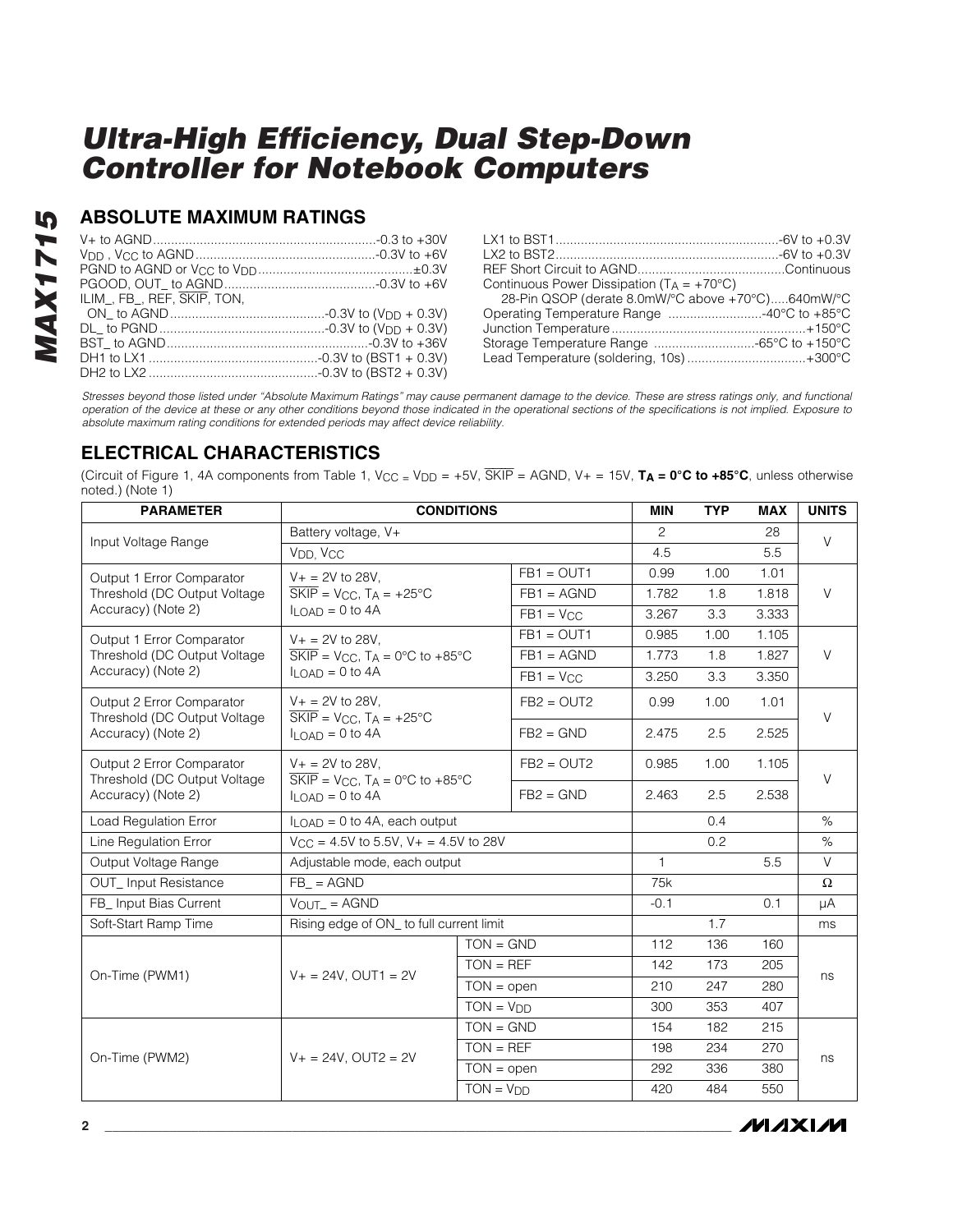### **ELECTRICAL CHARACTERISTICS (continued)**

(Circuit of Figure 1, 4A components from Table 1,  $V_{CC} = V_{DD} = +5V$ ,  $\overline{SKIP} = AGND$ ,  $V_+ = 15V$ ,  $T_A = 0^\circ \text{C}$  to  $+85^\circ \text{C}$ , unless otherwise noted.) (Note 1)

| <b>PARAMETER</b>                                       | <b>CONDITIONS</b>                                                | MIN    | <b>TYP</b>     | MAX  | <b>UNITS</b>      |  |
|--------------------------------------------------------|------------------------------------------------------------------|--------|----------------|------|-------------------|--|
| Minimum Off-Time                                       | (Note 3)                                                         |        | 400            | 500  | ns                |  |
| Quiescent Battery Current (V+)                         |                                                                  |        | 25             | 70   | μA                |  |
| Quiescent Supply Current<br>$(V_{CC} + V_{DD})$        | FB1 and FB2 forced above the regulation point                    |        | 1100           | 1600 | μA                |  |
| Shutdown Supply Current<br>$(V_{CC} + V_{DD})$         | $ON1 = ON2 = 0$                                                  |        | $<$ 1          | 5    | μA                |  |
| Shutdown Supply Current (V+)                           | $ON1 = ON2 = 0$                                                  |        | $<$ 1          | 5    | μA                |  |
| Reference Voltage                                      | No external REF load                                             | 1.98   | $\overline{c}$ | 2.02 | V                 |  |
| Reference Load Regulation                              | $I_{REF} = 0$ to $50\mu A$                                       |        | $\overline{c}$ | 0.01 | $\vee$            |  |
| <b>REF Sink Current</b>                                | REF in regulation                                                | 10     |                |      | μA                |  |
| REF Fault Lockout Voltage                              | Falling edge, hysteresis = 40mV                                  |        | 1.6            |      | $\vee$            |  |
| Overvoltage Trip Threshold                             | With respect to error comparator threshold                       | 8.5    | 10.5           | 13   | $\%$              |  |
| Overvoltage Fault Propagation<br>Delay                 | FB_ forced 2% above trip threshold                               |        | 1.5            |      | μs                |  |
| Output Undervoltage Threshold                          | With respect to error comparator threshold                       | 60     | 70             | 80   | $\%$              |  |
| Output Undervoltage Lockout<br>Time                    | From ON_ signal going high                                       | 10     | 20             | 30   | ms                |  |
| Current-Limit Threshold<br>(Positive Direction, Fixed) | $PGND - LX_$ , $I_{LIM} = VCC$                                   | 75     | 100            | 125  | mV                |  |
| Current-Limit Threshold                                | PGND - LX_, ILIM resistor = $100k\Omega$                         | 40     | 50             | 60   |                   |  |
| (Positive Direction, Adjusted)                         | PGND - LX_, $I_{LIM}$ resistor = 400k $\Omega$                   | 160    | 200            | 240  | mV                |  |
| Current-Limit Threshold<br>(Negative Direction)        | PGND - LX_, $T_A = +25^{\circ}C$ , $I_{LIM} = V_{CC}$            | $-145$ | $-120$         | -95  | mV                |  |
| Current-Limit Threshold, Zero<br>Crossing              | $PGND - LX_$ , $\overline{SKIP} = AGND$                          | $-5$   | 3              | 10   | mV                |  |
| Thermal Shutdown Threshold                             | Hysteresis = $10^{\circ}$ C                                      |        | 150            |      | $\rm ^{\circ}C$   |  |
| V <sub>CC</sub> Undervoltage Lockout<br>Threshold      | Rising edge, hysteresis = 20mV, PWM disabled below<br>this level | 4.1    |                | 4.4  | V                 |  |
| DH Gate Driver On-Resistance                           | BST - LX forced to 5V                                            |        | 1.5            | 5    | Ω                 |  |
| DL Gate Driver On-Resistance<br>(pull-up)              | DL, high state                                                   |        | 1.5            | 5    | Ω                 |  |
| DL Gate Driver On-Resistance<br>(pull-down)            | DL, low state                                                    |        | 0.6            | 2.5  | Ω                 |  |
| DH Gate Driver Source/Sink<br>Current                  | DH forced to 2.5V, BST_ - LX_ forced to 5V                       |        | 1.             |      | Α                 |  |
| DL Gate Driver Source Current                          | DL forced to 2.5V                                                |        | $\mathbf{1}$   |      | Α                 |  |
| DL Gate Driver Sink Current                            | DL forced to 2.5V                                                |        | 3              |      | Α                 |  |
| Dead Time                                              | DL rising                                                        |        | 35             |      |                   |  |
|                                                        | DH rising                                                        | 26     |                | ns   |                   |  |
| Logic Input High Voltage                               | ON_, SKIP                                                        | 2.4    |                |      | $\vee$            |  |
| Logic Input Low Voltage                                | ON_, SKIP                                                        |        |                | 0.8  | $\overline{\vee}$ |  |

*MAX1715*

**MAX1715**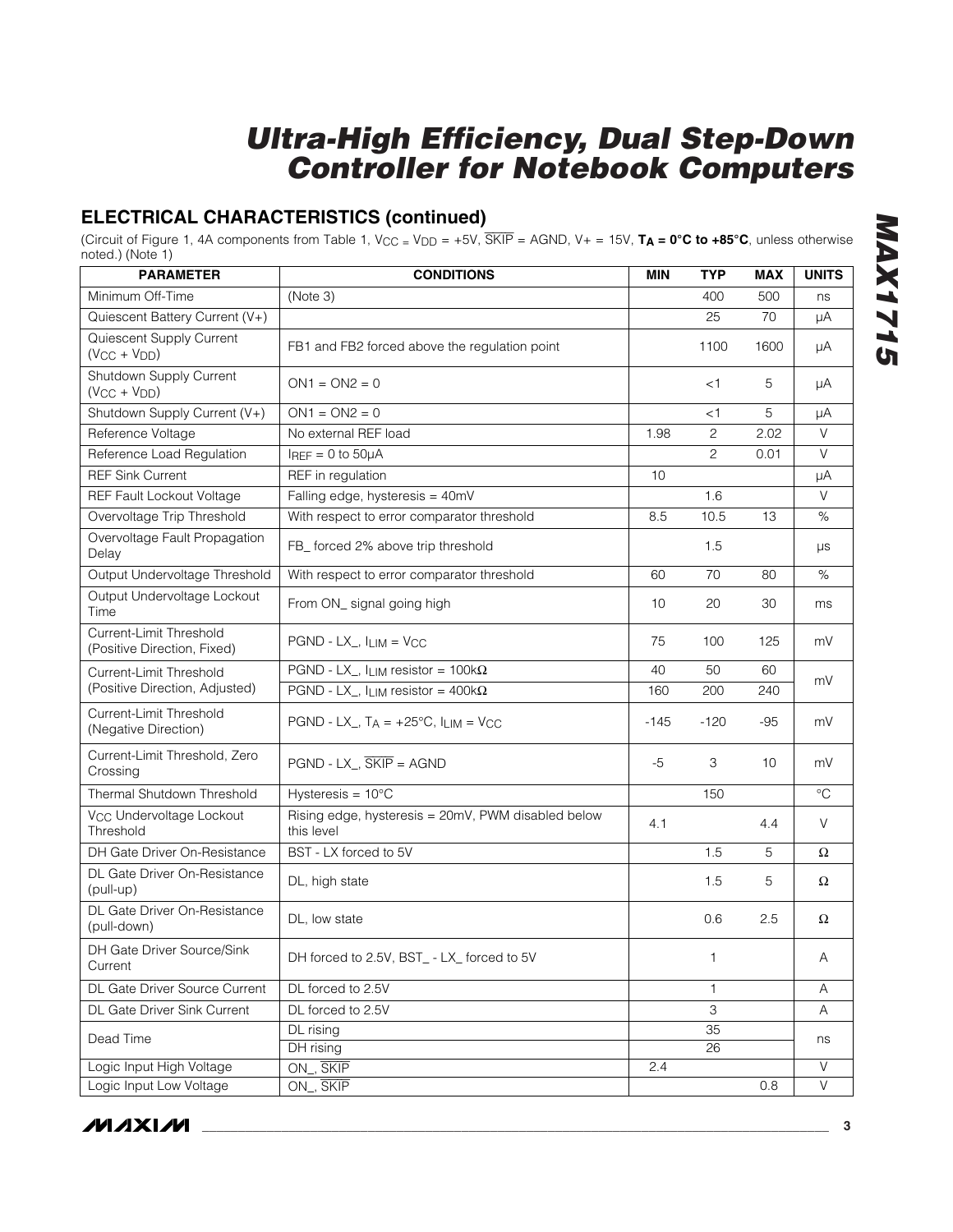# MAX1715 *MAX1715*

### **ELECTRICAL CHARACTERISTICS (continued)**

(Circuit of Figure 1, 4A components from Table 1, VCC = VDD = +5V, SKIP = AGND, V+ = 15V, **TA = 0°C to +85°C**, unless otherwise noted.) (Note 1)

| <b>PARAMETER</b>         | <b>CONDITIONS</b>                                                                    | <b>MIN</b>     | <b>TYP</b> | <b>MAX</b> | <b>UNITS</b> |
|--------------------------|--------------------------------------------------------------------------------------|----------------|------------|------------|--------------|
| Logic Input Current      | SKIP, to deactivate OVP circuitry                                                    | -5             |            | $-1$       | mA           |
|                          | Vcc level                                                                            | $V_{CC}$ - 0.4 |            |            |              |
| <b>TON Threshold</b>     | Float level                                                                          | 3.15           |            | 3.85       | V            |
|                          | <b>REF</b> level                                                                     | 1.65           |            | 2.35       |              |
|                          | <b>AGND level</b>                                                                    |                |            | 0.5        |              |
| Logic Input Current      | TON(0 or V <sub>CC</sub> )                                                           | -3             |            | 3          | μA           |
| Logic Input Current      | $ON$ , $\overline{SKIP}$ (0 or $V_{CC}$ )                                            | -1             |            |            | μA           |
| PGOOD Trip Threshold     | Measured at FB <sub>_</sub> , with respect to error comparator<br>threshold, no load |                | $-5.5$     | $-4$       | %            |
| PGOOD Propagation Delay  | Falling edge, FB forced 2% below PGOOD trip threshold                                |                | 1.5        |            | $\mu s$      |
| PGOOD Output Low Voltage | $\sink = 1mA$                                                                        |                | 0.1        | 0.4        | V            |
| PGOOD Leakage Current    | High state, forced to 5.5V                                                           |                |            |            | μA           |

### **ELECTRICAL CHARACTERISTICS**

(Circuit of Figure 1, 4A components from Table 1, V<sub>CC</sub> = V<sub>DD</sub> = +5V,  $\overline{\text{SKIP}}$  = AGND, V+ = 15V, **T<sub>A</sub> = -40°C to +85°C**, unless otherwise noted.) (Note 1)

| <b>PARAMETER</b>                                           |                                                                                      | <b>CONDITIONS</b> | <b>MIN</b> | <b>TYP</b> | <b>MAX</b> | <b>UNITS</b> |
|------------------------------------------------------------|--------------------------------------------------------------------------------------|-------------------|------------|------------|------------|--------------|
| Input Voltage Range                                        | Battery voltage, V+                                                                  |                   |            |            | 28         | $\vee$       |
|                                                            | V <sub>DD</sub> , V <sub>CC</sub>                                                    |                   | 4.5        |            | 5.5        |              |
| Output 1 Error Comparator                                  |                                                                                      | $FB1 = OUT1$      | 0.98       | 1.00       | 1.02       |              |
| Threshold (DC Output Voltage)                              | $V_+ = 2V$ to 28V,<br>$SKIP = V_{CC}$                                                | $FB1 = AGND$      | 1.764      | 1.8        | 1.836      | V            |
| Accuracy) (Note 2)                                         |                                                                                      | $FB1 = VCC$       | 3.234      | 3.3        | 3.372      |              |
| Output 2 Error Comparator<br>Threshold (DC Output Voltage) | $V_+ = 4.5V$ to 28V,                                                                 | $FB2 = OUT2$      | 0.98       | 1.00       | 1.02       | $\vee$       |
| Accuracy) (Note 2)                                         | $SKIP = V_{CC}$                                                                      | $FB2 = GND$       | 2.45       | 2.5        | 2.55       |              |
|                                                            | $V_+ = 24V$ . OUT1 = 2V                                                              | $TON = GND$       | 112        | 136        | 160        | ns           |
| On-Time (PWM1)                                             |                                                                                      | $TON = REF$       | 142        | 173        | 205        |              |
|                                                            |                                                                                      | $TON = open$      | 210        | 247        | 280        |              |
|                                                            |                                                                                      | $TON = VDD$       | 300        | 353        | 407        |              |
|                                                            | $TON = GND$<br>$TON = REF$<br>$V_+ = 24V$ , OUT2 = 2V<br>$TON = open$<br>$TON = VDD$ |                   | 154        | 182        | 215        |              |
| On-Time (PWM2)                                             |                                                                                      |                   | 198        | 234        | 270        | ns           |
|                                                            |                                                                                      |                   | 292        | 336        | 380        |              |
|                                                            |                                                                                      |                   | 420        | 484        | 550        |              |
| Minimum Off-Time                                           | (Note 3)                                                                             |                   |            | 400        | 500        | ns           |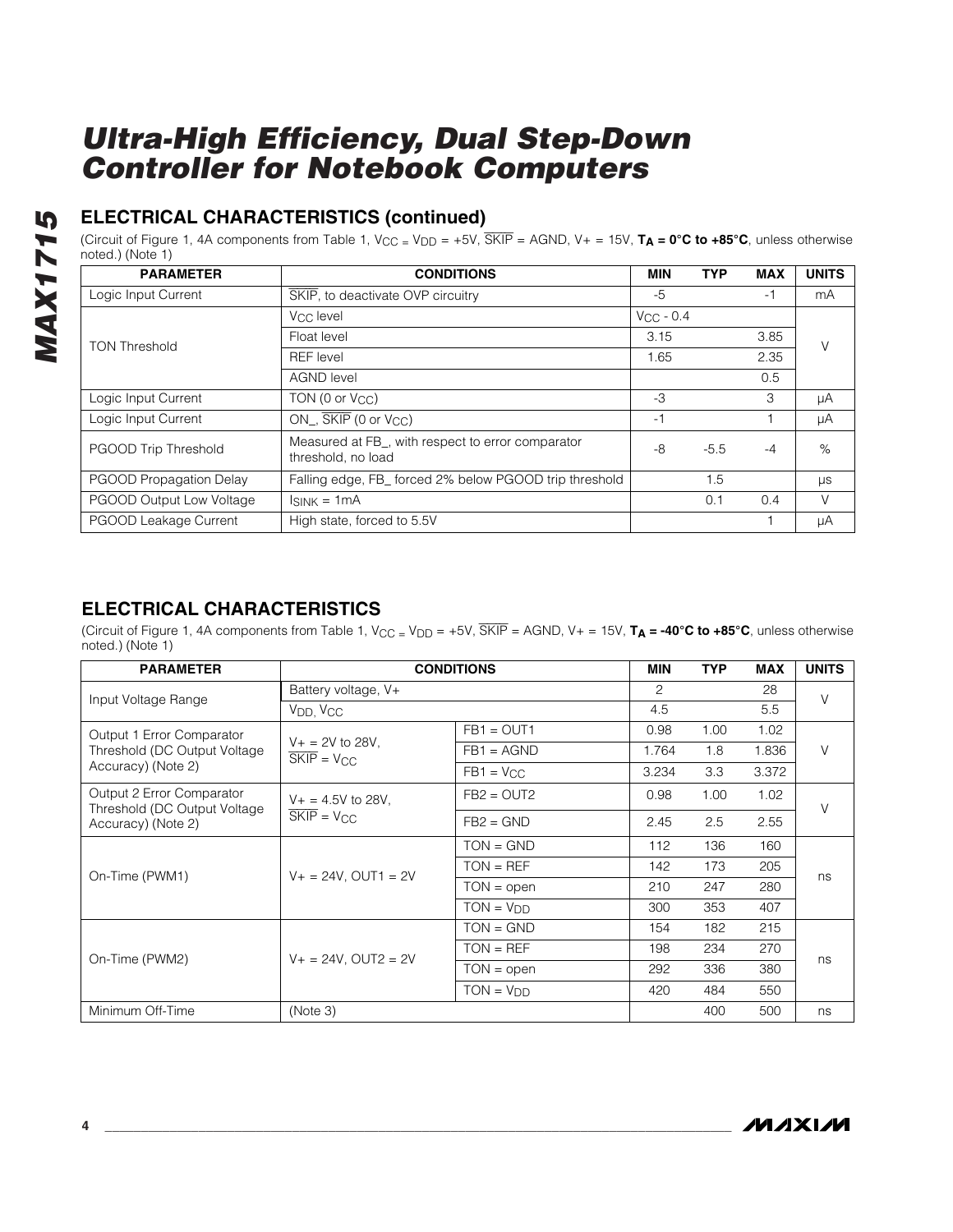### **ELECTRICAL CHARACTERISTICS (continued)**

(Circuit of Figure 1, 4A components from Table 1, V<sub>CC</sub> = V<sub>DD</sub> = +5V,  $\overline{\text{SKIP}}$  = AGND, V+ = 15V,  $\mathbf{T_A}$  = -40°C to +85°C, unless otherwise noted.) (Note 1)

| <b>PARAMETER</b>                                        | <b>CONDITIONS</b>                                                | <b>MIN</b> | <b>TYP</b> | <b>MAX</b> | <b>UNITS</b> |  |
|---------------------------------------------------------|------------------------------------------------------------------|------------|------------|------------|--------------|--|
| Quiescent Battery Current (V+)                          |                                                                  |            | 25         | 70         | μA           |  |
| Quiescent Supply Current<br>$(V_{CC} + V_{DD})$         | FB1 and FB2 forced above the regulation point                    |            | 1100       | 1600       | μA           |  |
| Reference Voltage                                       | No external REF load                                             | 1.97       | 2          | 2.03       | $\vee$       |  |
| Reference Load Regulation                               | $I_{REF} = 0$ to $50\mu A$                                       |            |            | 0.01       | $\vee$       |  |
| Overvoltage Trip Threshold                              | With respect to error comparator threshold                       | 10         | 12.5       | 15         | $\%$         |  |
| Output Undervoltage Threshold                           | With respect to error comparator threshold                       | 60         | 70         | 80         | $\%$         |  |
| Current-Limit Threshold (positive)<br>direction, fixed) | $PGND - LX_$ , $I_{LIM} = VCC$                                   |            | 100        | 125        | mV           |  |
| Current-Limit Threshold (positive                       | PGND - LX_, $I_{LIM}$ resistor = 100k $\Omega$                   | 32         | 50         | 62         | mV<br>240    |  |
| direction, adjusted)                                    | PGND - LX_, $I_{LIM}$ resistor = 400k $\Omega$                   | 160        | 200        |            |              |  |
| Thermal Shutdown Threshold                              | Hysteresis = $10^{\circ}$ C                                      |            | 150        |            | $^{\circ}C$  |  |
| V <sub>CC</sub> Undervoltage Lockout<br>Threshold       | Rising edge, hysteresis = 20mV, PWM disabled below<br>this level | 4.1        |            | 4.4        | $\vee$       |  |
| Logic Input High Voltage                                | ON, SKIP                                                         | 2.4        |            |            | $\vee$       |  |
| Logic Input Low Voltage                                 | ON, SKIP                                                         |            |            | 0.8        | $\vee$       |  |
| Logic Input Current                                     | SKIP, to deactivate OVP circuitry                                | $-5$       |            | -1         | mA           |  |

**Note 1:** Specifications to -40°C are guaranteed by design, and not production tested.

**Note 2:** When the inductor is in continuous conduction, the output voltage will have a DC regulation higher than the trip level by 50% of the ripple. In discontinuous conduction (SKIP = AGND, light load) the output voltage will have DC regulation higher than the trip level by approximately 1.5% due to slope compensation.

**Note 3:** On-time and off-time specifications are measured from the 50% point at the DH pin with LX = PGND, V<sub>BST</sub> = 5V. Actual in-circuit times may differ due to MOSFET switching speeds.



*\_\_\_\_\_\_\_\_\_\_\_\_\_\_\_\_\_\_\_\_\_\_\_\_\_\_\_\_\_\_\_\_\_\_\_\_\_\_\_\_\_\_Typical Operating Characteristics*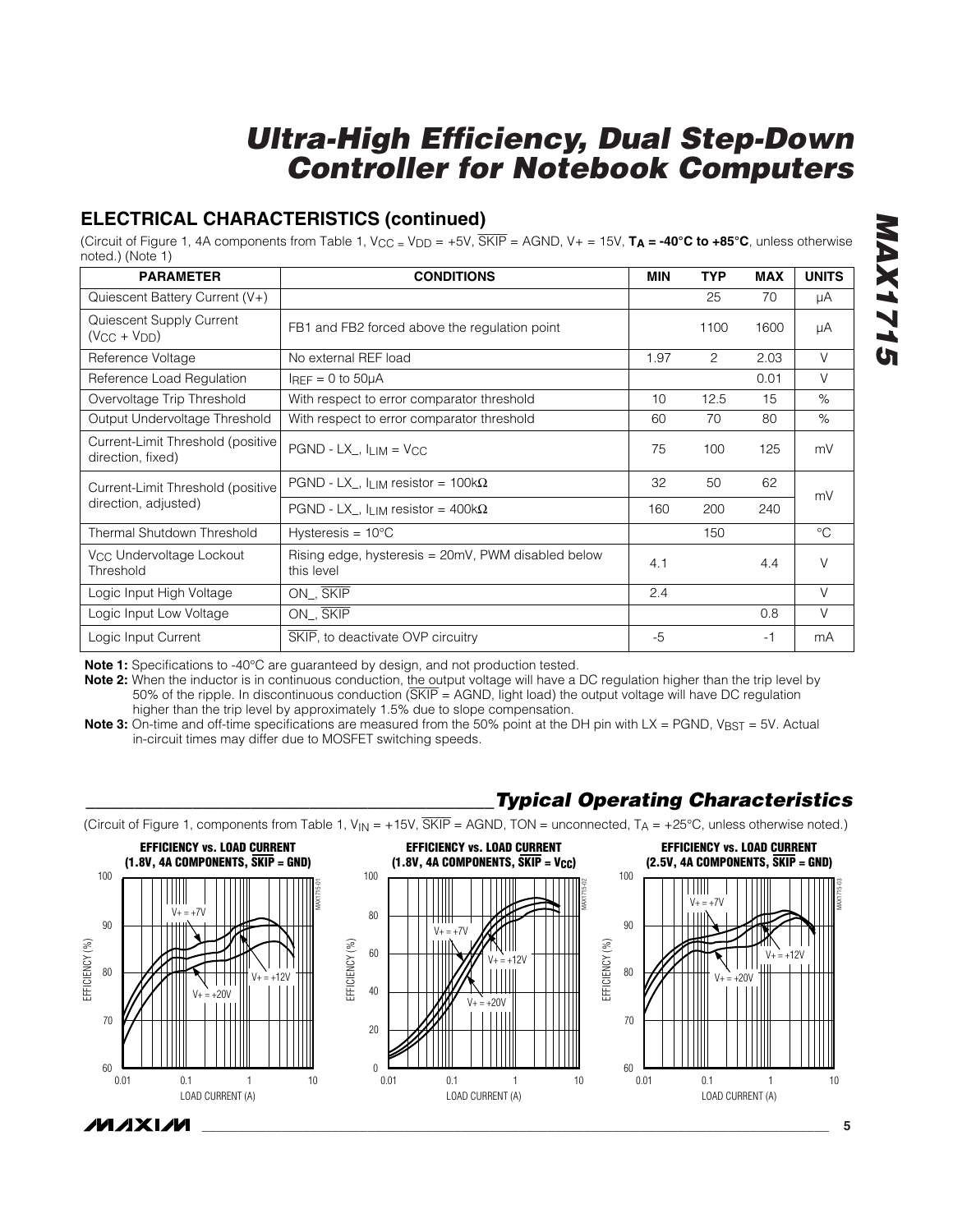



*\_\_\_\_\_\_\_\_\_\_\_\_\_\_\_\_\_\_\_\_\_\_\_\_\_\_\_\_\_Typical Operating Characteristics (continued)*

*IVI AXI IVI* 

**6 \_\_\_\_\_\_\_\_\_\_\_\_\_\_\_\_\_\_\_\_\_\_\_\_\_\_\_\_\_\_\_\_\_\_\_\_\_\_\_\_\_\_\_\_\_\_\_\_\_\_\_\_\_\_\_\_\_\_\_\_\_\_\_\_\_\_\_\_\_\_\_\_\_\_\_\_\_\_\_\_\_\_\_\_\_\_\_**

 $_{0.01}^{\circ}$ 

0.01 0.1 1 10

 $OUT2, \overline{SKIP} = GND$ 

0

SUPPLY VOLTAGE (V)

LOAD CURRENT (A)

*MAX1715*

**MAX1715**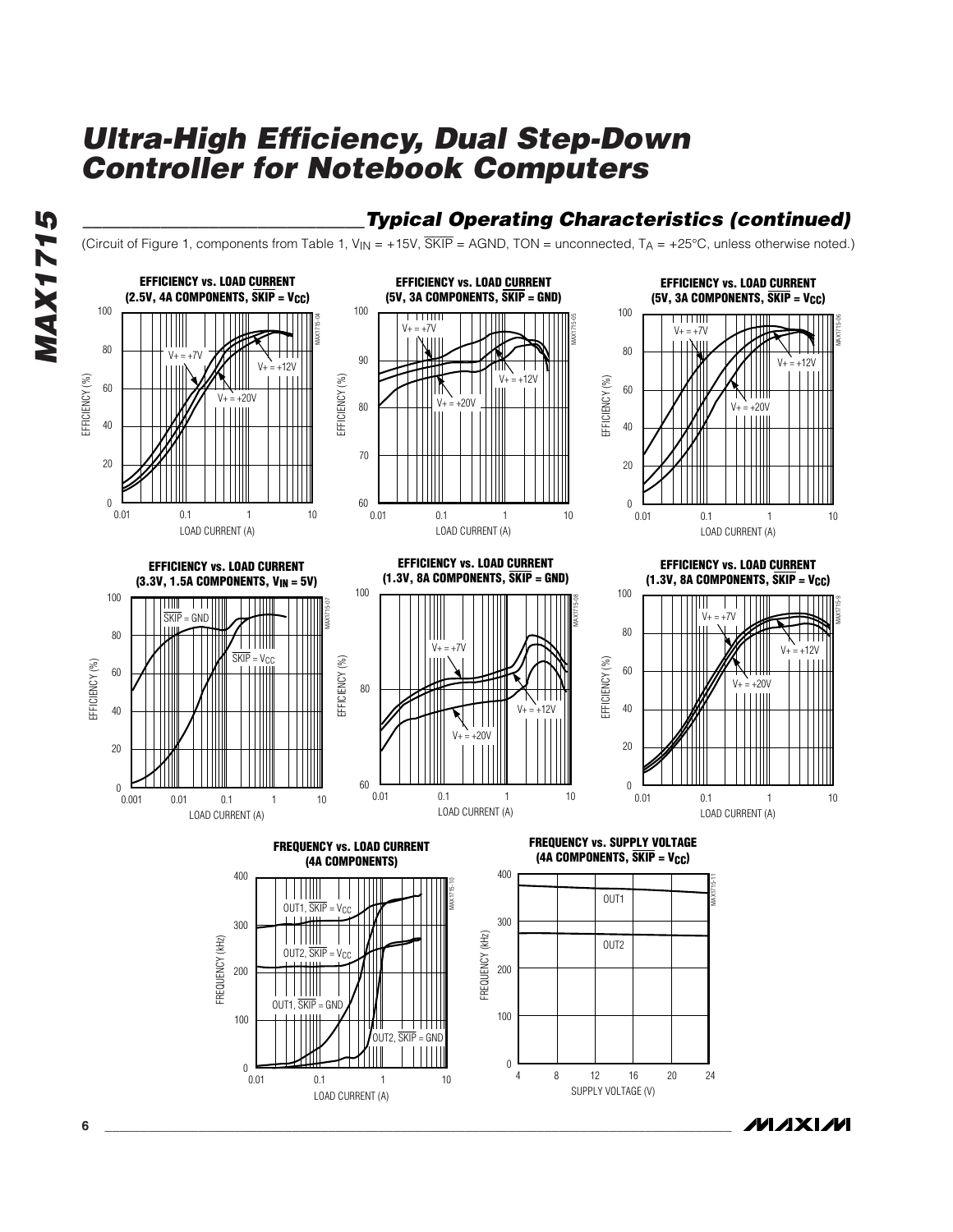**Typical Operating Characteristics (continued)** 



# **MAX1715** *MAX1715*

*IVI AXI IVI*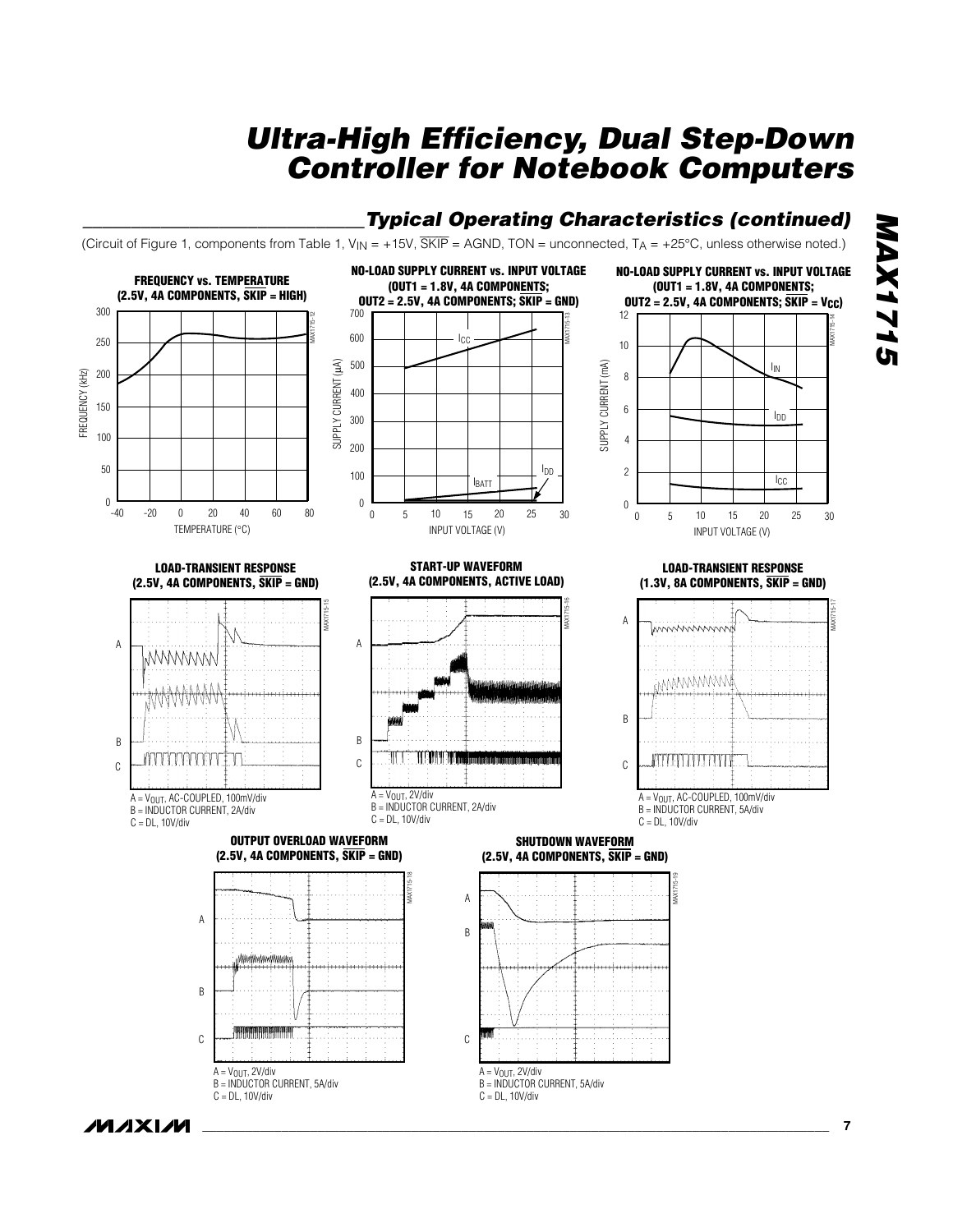### *Pin Description*

| PIN            | <b>NAME</b>      |                                                                                                                                                                                                                                                                                                                                                                                                                                                                                         |                                                                                                      | <b>FUNCTION</b>                                                                                                                                                                                                       |  |  |  |  |  |
|----------------|------------------|-----------------------------------------------------------------------------------------------------------------------------------------------------------------------------------------------------------------------------------------------------------------------------------------------------------------------------------------------------------------------------------------------------------------------------------------------------------------------------------------|------------------------------------------------------------------------------------------------------|-----------------------------------------------------------------------------------------------------------------------------------------------------------------------------------------------------------------------|--|--|--|--|--|
| 1              | OUT <sub>1</sub> | feedback input in fixed-output modes.                                                                                                                                                                                                                                                                                                                                                                                                                                                   |                                                                                                      | Output Voltage Connection for the OUT1 PWM. Connect directly to the junction of the external inductor and<br>output filter capacitors. OUT1 senses the output voltage to determine the on-time and also serves as the |  |  |  |  |  |
| 2              | FB <sub>1</sub>  |                                                                                                                                                                                                                                                                                                                                                                                                                                                                                         | to a resistor-divider from OUT1 for an adjustable output.                                            | Feedback Input for OUT1. Connect to AGND for 1.8V fixed output or to V <sub>CC</sub> for 3.3V fixed output, or connect                                                                                                |  |  |  |  |  |
| 3              | ILIM1            | Current-Limit Threshold Adjustment for OUT1. The LX1-PGND current-limit threshold defaults to +100mV if<br>ILIM1 is connected to V <sub>CC</sub> . Or, connect an external resistor to AGND to adjust the limit. A precision 5µA pull-up<br>current through REXT sets the threshold from 50mV to 200mV. The voltage on the pin is 10 times the current-<br>limit voltage. Choose REXT equal to 2k $\Omega$ per mV of current-limit threshold (100k $\Omega$ to 400k $\Omega$ ).         |                                                                                                      |                                                                                                                                                                                                                       |  |  |  |  |  |
| $\overline{4}$ | $V +$            | shot timing.                                                                                                                                                                                                                                                                                                                                                                                                                                                                            |                                                                                                      | Battery Voltage Sense Connection. Connect to the input power source. V+ is used only to set the PWM one-                                                                                                              |  |  |  |  |  |
|                |                  |                                                                                                                                                                                                                                                                                                                                                                                                                                                                                         | below is for $V_{IN} = 24V$ , $V_{OUT1} = 1.8V$ , $V_{OUT2} = 2.5V$ condition.                       | On-Time Selection Control Input. This is a four-level input used to determine DH_ on-time. The TON table                                                                                                              |  |  |  |  |  |
| 5              | <b>TON</b>       | <b>TON</b>                                                                                                                                                                                                                                                                                                                                                                                                                                                                              | Frequency (OUT1) (kHz)                                                                               | Frequency (OUT2) (kHz)                                                                                                                                                                                                |  |  |  |  |  |
|                |                  | <b>AGND</b>                                                                                                                                                                                                                                                                                                                                                                                                                                                                             | 620                                                                                                  | 460                                                                                                                                                                                                                   |  |  |  |  |  |
|                |                  | <b>REF</b><br>485<br>355                                                                                                                                                                                                                                                                                                                                                                                                                                                                |                                                                                                      |                                                                                                                                                                                                                       |  |  |  |  |  |
|                |                  | 255<br>Open<br>345                                                                                                                                                                                                                                                                                                                                                                                                                                                                      |                                                                                                      |                                                                                                                                                                                                                       |  |  |  |  |  |
|                |                  | $\overline{V_{CC}}$                                                                                                                                                                                                                                                                                                                                                                                                                                                                     | 235                                                                                                  | 170                                                                                                                                                                                                                   |  |  |  |  |  |
| 6              | <b>SKIP</b>      | Pulse-Skipping Control Input. Connect to V <sub>CC</sub> for low-noise forced-PWM mode. Connect to AGND to enable<br>pulse-skipping operation.                                                                                                                                                                                                                                                                                                                                          |                                                                                                      |                                                                                                                                                                                                                       |  |  |  |  |  |
| $\overline{7}$ | <b>PGOOD</b>     | regulation point (typ).                                                                                                                                                                                                                                                                                                                                                                                                                                                                 |                                                                                                      | Power-Good Open-Drain Output. PGOOD is low when either FB input is more than 5.5% below the normal                                                                                                                    |  |  |  |  |  |
| 8              | <b>AGND</b>      | Analog Ground                                                                                                                                                                                                                                                                                                                                                                                                                                                                           |                                                                                                      |                                                                                                                                                                                                                       |  |  |  |  |  |
| 9              | <b>REF</b>       | external loads.                                                                                                                                                                                                                                                                                                                                                                                                                                                                         |                                                                                                      | +2.0V Reference Voltage Connection. Bypass to AGND with 0.22µF (min) capacitor. Can supply 50µA for                                                                                                                   |  |  |  |  |  |
| 10             | ON <sub>1</sub>  |                                                                                                                                                                                                                                                                                                                                                                                                                                                                                         | OUT1 ON/OFF Control Input. Drive to AGND to turn OUT1 off. Drive to V <sub>CC</sub> to turn OUT1 on. |                                                                                                                                                                                                                       |  |  |  |  |  |
| 11             | ON <sub>2</sub>  |                                                                                                                                                                                                                                                                                                                                                                                                                                                                                         | OUT2 ON/OFF Control Input. Drive to AGND to turn OUT2 off. Drive to V <sub>CC</sub> to turn OUT2 on. |                                                                                                                                                                                                                       |  |  |  |  |  |
| 12             | ILIM2            | Current-Limit Threshold Adjustment for OUT2. The LX2-PGND current-limit threshold defaults to +100mV if<br>ILIM2 is connected to $V_{\rm CC}$ . Or, connect an external resistor to AGND to adjust the limit. A precision 5µA pull-up<br>current through R <sub>EXT</sub> sets the threshold from 50mV to 200mV. The voltage on the pin is 10 times the current-<br>limit voltage. Choose REXT equal to $2k\Omega$ per mV of current-limit threshold (100k $\Omega$ to 400k $\Omega$ ). |                                                                                                      |                                                                                                                                                                                                                       |  |  |  |  |  |
| 13             | FB <sub>2</sub>  | Feedback Input for OUT2. Connect to AGND for 2.5V fixed output, or connect to a resistor-divider from<br>OUT2 for an adjustable output.                                                                                                                                                                                                                                                                                                                                                 |                                                                                                      |                                                                                                                                                                                                                       |  |  |  |  |  |
| 14             | OUT <sub>2</sub> | feedback input in fixed-output mode.                                                                                                                                                                                                                                                                                                                                                                                                                                                    |                                                                                                      | Output Voltage Connection for the OUT2 PWM. Connect directly to the junction of the external inductor and<br>output filter capacitors. OUT2 senses the output voltage to determine the on-time and also serves as the |  |  |  |  |  |
| 15, 23,<br>28  | N.C.             | plane to enhance thermal conductivity.                                                                                                                                                                                                                                                                                                                                                                                                                                                  |                                                                                                      | No Connection. These pins are not connected to any internal circuitry. Connect the N.C. pins to the ground                                                                                                            |  |  |  |  |  |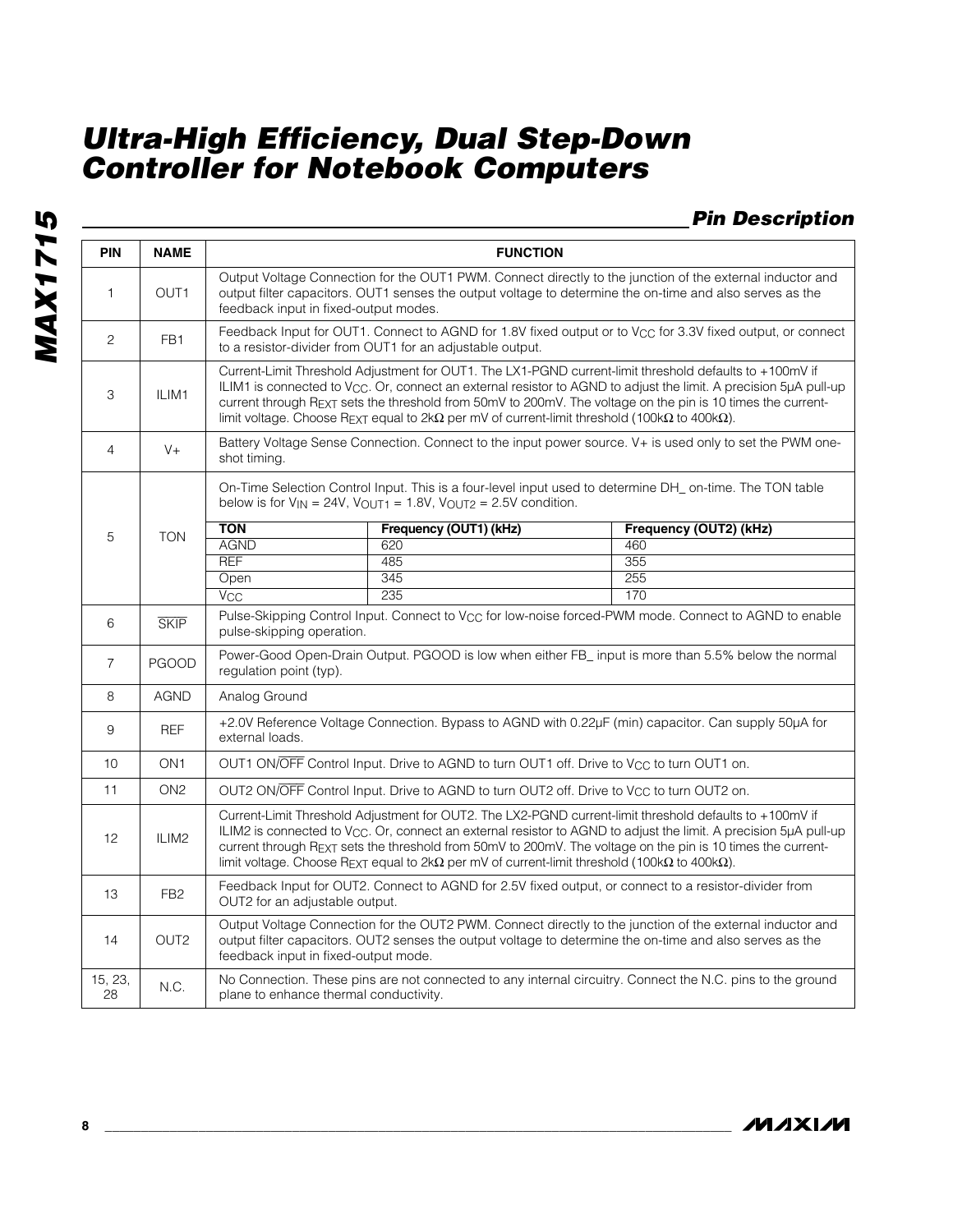### *Pin Description (continued)*

| <b>PIN</b> | <b>NAME</b>           | <b>FUNCTION</b>                                                                                                                                                                                                                          |
|------------|-----------------------|------------------------------------------------------------------------------------------------------------------------------------------------------------------------------------------------------------------------------------------|
| 16         | LX2                   | External Inductor Connection for OUT2. Connect to the switched side of the inductor. LX2 serves as the<br>lower supply voltage rail for the DH2 high-side gate driver and is the positive input to the OUT2 current-limit<br>comparator. |
| 17         | DH <sub>2</sub>       | High-Side Gate Driver Output for OUT2. Swings from LX2 to BST2.                                                                                                                                                                          |
| 18         | BST <sub>2</sub>      | Boost Flying Capacitor Connection for OUT2. Connect to an external capacitor and diode according to the<br>Standard Application Circuit (Figure 1). See MOSFET Gate Drivers (DH_, DL_) section.                                          |
| 19         | DL <sub>2</sub>       | Low-Side Gate-Driver Output for OUT2. DL2 swings from PGND to V <sub>DD</sub> .                                                                                                                                                          |
| 20         | <b>V<sub>DD</sub></b> | Supply Input for the DL Gate Drivers. Connect to the system supply voltage, +4.5V to +5.5V. Bypass to<br>PGND with a minimum 4.7µF ceramic capacitor.                                                                                    |
| 21         | <b>V<sub>CC</sub></b> | Analog-Supply Input. Connect to the system supply voltage, $+4.5V$ to $+5.5V$ , with a 20 $\Omega$ series resistor.<br>Bypass to AGND with a 1µF ceramic capacitor.                                                                      |
| 22         | <b>PGND</b>           | Power Ground. Connect directly to the low-side MOSFETs' sources. Serves as the negative input of the cur-<br>rent-sense amplifiers.                                                                                                      |
| 24         | DL <sub>1</sub>       | Low-Side Gate Driver Output for OUT1. DL1 swings PGND to V <sub>DD</sub> .                                                                                                                                                               |
| 25         | BST <sub>1</sub>      | Boost Flying Capacitor Connection for OUT1. Connect to an external capacitor and diode according to the<br>Standard Application Circuit (Figure 1). See MOSFET Gate Drivers (DH_, DL_) section.                                          |
| 26         | DH <sub>1</sub>       | High-Side Gate Driver Output for OUT1. Swings from LX1 to BST1.                                                                                                                                                                          |
| 27         | LX1                   | External Inductor Connection for OUT1. Connect to the switched side of the inductor. LX1 serves as the<br>lower supply voltage rail for the DH1 high-side gate driver.                                                                   |

**MAX1715** *MAX1715*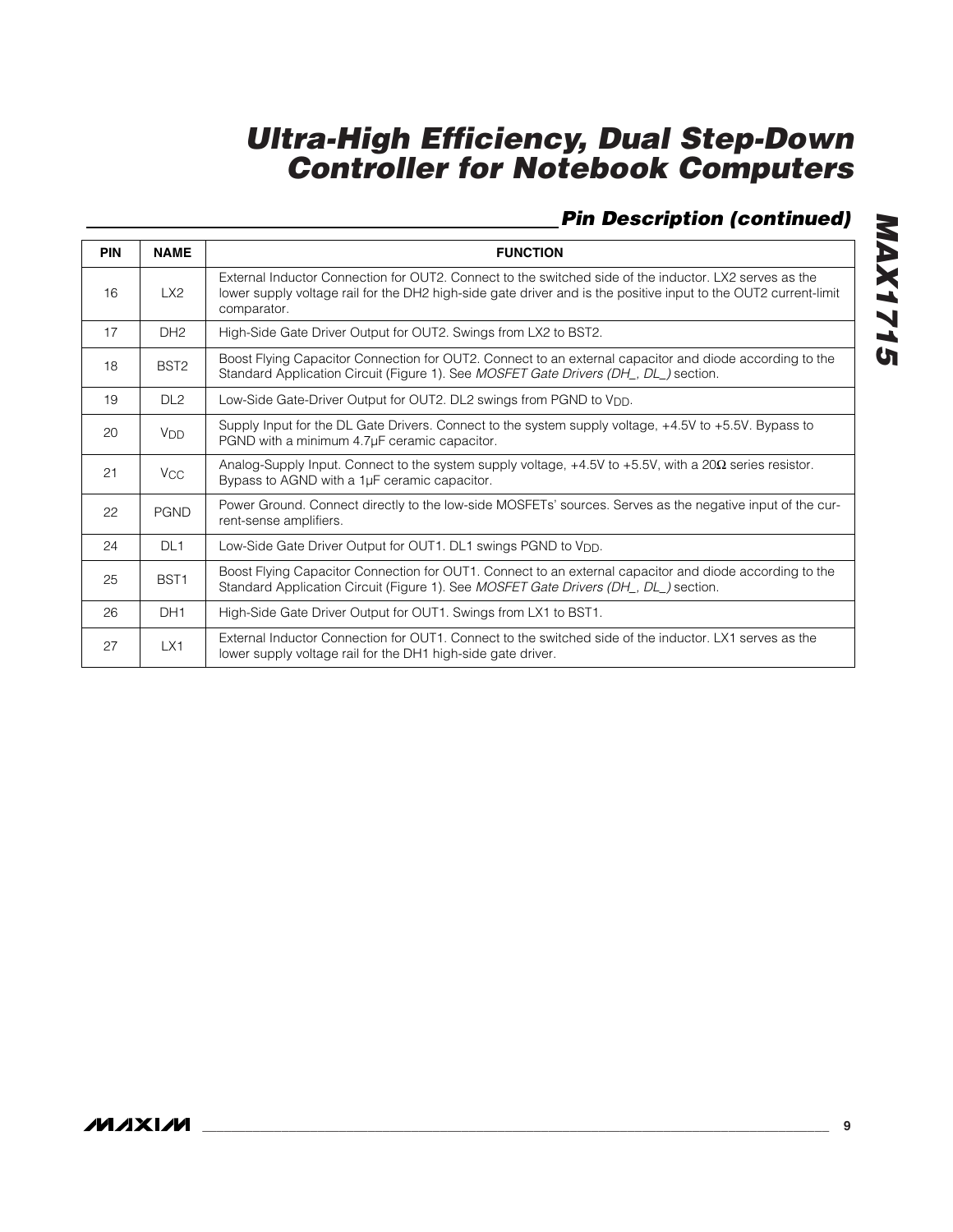### *Standard Application Circuit*

The standard application circuit (Figure 1) generates two low-voltage rails for general-purpose use in notebook computers (I/O supply, fixed CPU core supply, DRAM supply). This DC-DC converter steps down a battery or AC adapter voltage to voltages from 1.0V to 5.5V with high efficiency and accuracy.

See Table 1 for a list of components for common applications. Table 2 lists component manufacturers.

### *Detailed Description*

The MAX1715 buck controller is designed for low-voltage power supplies for notebook computers. Maxim's proprietary Quick-PWM pulse-width modulator in the MAX1715 (Figure 2) is specifically designed for handling fast load steps while maintaining a relatively constant operating frequency and inductor operating point over a wide range of input voltages. The Quick-PWM architecture circumvents the poor load-transient timing problems of fixed-frequency current-mode PWMs while also avoiding the problems caused by widely varying switching frequencies in conventional constant-on-time and constant-off-time PWM schemes.

#### *+5V Bias Supply (VCC and VDD)*

The MAX1715 requires an external +5V bias supply in addition to the battery. Typically, this +5V bias supply is the notebook's 95% efficient +5V system supply. Keeping the bias supply external to the IC improves efficiency and eliminates the cost associated with the +5V linear regulator that would otherwise be needed to supply the PWM circuit and gate drivers. If stand-alone capability is needed, the +5V supply can be generated with an external linear regulator such as the MAX1615.

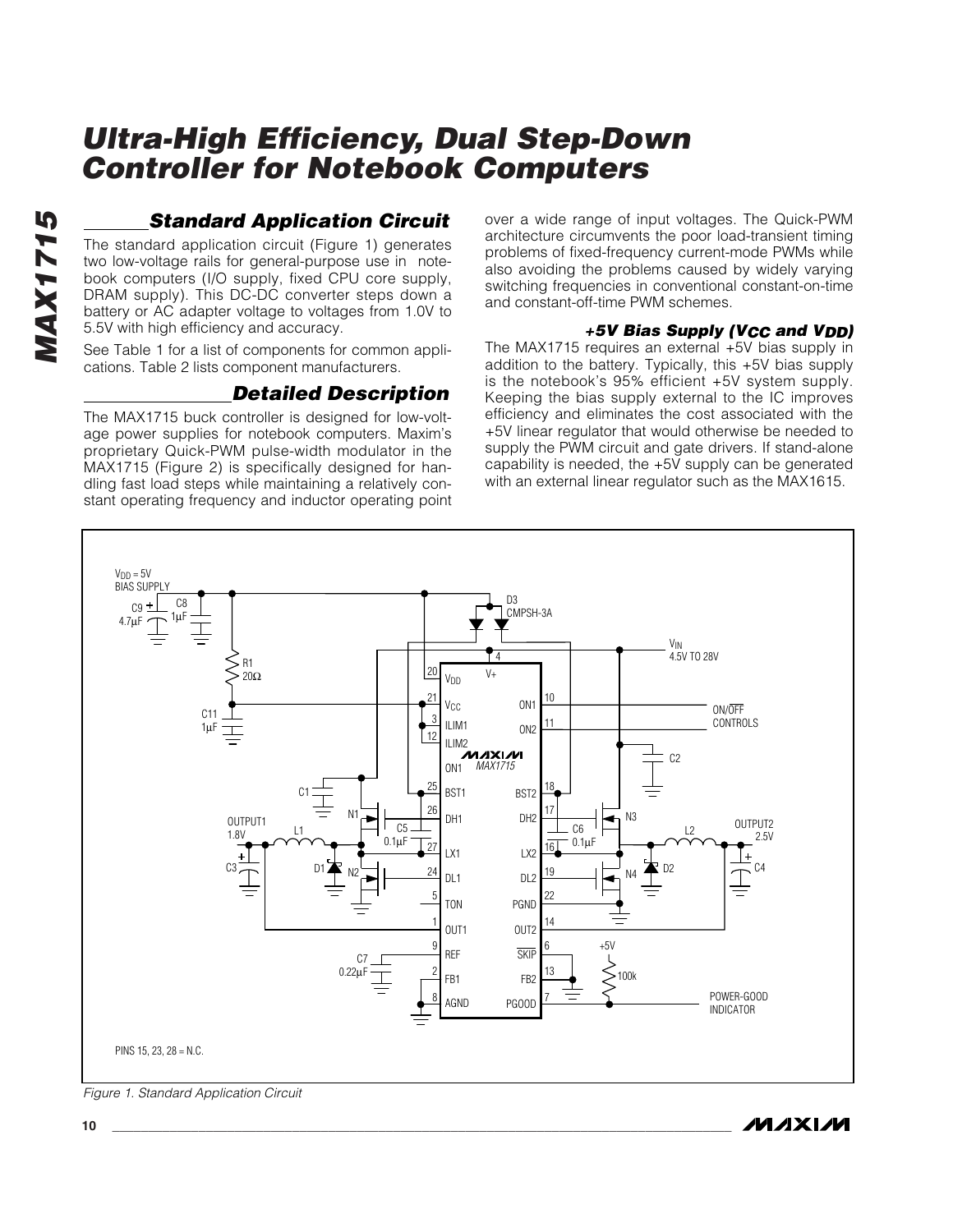| <b>COMPONENT</b>         | 2.5V at 4A                                 | 1.8V at 4A                                 | 5V at 3A                                               | 1.3V at 8A                                    | 3.3V at 1.5A                            |
|--------------------------|--------------------------------------------|--------------------------------------------|--------------------------------------------------------|-----------------------------------------------|-----------------------------------------|
| <b>Input Range</b>       | <b>7V to 20V</b>                           | <b>7V to 20V</b>                           | <b>7V to 20V</b>                                       | <b>7V to 20V</b>                              | 4.75V to 5.5V                           |
| <b>Frequency</b>         | 255kHz                                     | 345kHz                                     | <b>255kHz</b>                                          | <b>255kHz</b>                                 | 600kHz                                  |
| Q1 High-Side MOSFET      | Fairchild<br>Semiconductor<br>1/2 FDS6982A | Fairchild<br>Semiconductor<br>1/2 FDS6982A | Fairchild<br>Semiconductor<br>1/2 FDS6990A             | International<br>Rectifier IRF7811            | International Rectifier<br>1/2 IRF7301  |
| Q2 Low-Side MOSFET       | Fairchild<br>Semiconductor<br>1/2 FDS6982A | Fairchild<br>Semiconductor<br>1/2 FDS6982A | Fairchild<br>Semiconductor<br>1/2 FDS6990A             | Fairchild<br>Semiconductor<br><b>FDS6670A</b> | International Rectifier<br>1/2 IRF7301  |
| D <sub>2</sub> Rectifier | Nihon EP10QY03                             | Nihon EP10QY03                             | Nihon EP10QY03                                         | Motorola<br>MBRS340T3                         |                                         |
| L1 Inductor              | $4.4$ uH<br>Sumida CDRH125                 | 3.1 <sub>µ</sub> H<br>Sumida CDRH125       | 6.8 <sub>µ</sub> H<br>Coiltronics UP2B                 | 1.5µH Sumida<br>CEP125-1R5MC                  | 3.3 <sub>µ</sub> H<br>TOKO D73LC        |
| Input Capacitor<br>С1    | 10µF, 25V<br>Taiyo Yuden<br>TMK432BJ106KM  | 10uF, 25V<br>Taiyo Yuden<br>TMK432BJ106KM  | 10 <sub>u</sub> F, 25V<br>Taiyo Yuden<br>TMK432BJ106KM | (2) 10µF, 25V<br>Taiyo Yuden<br>TMK432BJ106KM | 100µF, 10V<br>Sanyo POSCAP<br>10TPA100M |
| C2 Output Capacitor      | 470µF, 4V Sanyo<br>POSCAP 4TPB470M         | 470µF, 4V Sanyo<br>POSCAP 4TPB470M         | 330µF, 6V AVX<br><b>TPSV337M006R</b><br>0060           | (2) 470µF, 6V Kemet<br>T510X477108M0<br>06AS  | 100µF, 10V<br>Sanyo POSCAP<br>10TPA100M |

### **Table 1. Component Selection for Standard Applications**

### **Table 2. Component Suppliers**

| <b>MANUFACTURER</b>     | <b>USA PHONE</b>             | <b>FACTORY FAX</b><br>[Country Code] |
|-------------------------|------------------------------|--------------------------------------|
| <b>AVX</b>              | 803-946-0690                 | [1] 803-626-3123                     |
| Central Semiconductor   | 516-435-1110                 | [1] 516-435-1824                     |
| Coilcraft               | 847-639-6400                 | [1] 847-639-1469                     |
| Coiltronics             | 561-241-7876                 | [1] 561-241-9339                     |
| Fairchild Semiconductor | 408-822-2181                 | [1] 408-721-1635                     |
| International Rectifier | 310-322-3331                 | [1] 310-322-3332                     |
| Kemet                   | 408-986-0424                 | [1] 408-986-1442                     |
| Matsuo                  | 714-969-2491                 | [1] 714-960-6492                     |
| Motorola                | 602-303-5454                 | [1] 602-994-6430                     |
| Murata                  | 814-237-1431<br>800-831-9172 | [1] 814-238-0490                     |
| NIEC (Nihon)            | 805-867-2555*                | [81] 3-3494-7414                     |
| Sanyo                   | 619-661-6835                 | [81] 7-2070-1174                     |
| Siliconix               | 408-988-8000<br>800-554-5565 | [1] 408-970-3950                     |
| Sprague                 | 603-224-1961                 | [1] 603-224-1430                     |
| Sumida                  | 847-956-0666                 | [81] 3-3607-5144                     |
| Taiyo Yuden             | 408-573-4150                 | [1] 408-573-4159                     |
| <b>TDK</b>              | 847-390-4461                 | [1] 847-390-4405                     |
| <b>TOKO</b>             | 800-PIK-TOKO                 | [1] 708-699-1194                     |

*\*Distributor*

The power input and +5V bias inputs can be connected together if the input source is a fixed +4.5V to +5.5V supply. If the +5V bias supply is powered up prior to the battery supply, the enable signal (ON1, ON2) must be delayed until the battery voltage is present to ensure start-up. The +5V bias supply must provide V<sub>CC</sub> and gate-drive power, so the maximum current drawn is:

 $I_{\text{BIAS}} = I_{\text{CC}} + f \left( \text{QG1} + \text{QG2} \right) = 5 \text{mA}$  to 30 mA (typ)

where ICC is 1mA typical, f is the switching frequency, and QG1 and QG2 are the MOSFET data sheet total gate-charge specification limits at VGS = 5V.

#### *Free-Running, Constant-On-Time PWM Controller with Input Feed-Forward*

The Quick-PWM control architecture is a pseudo-fixedfrequency, constant-on-time current-mode type with voltage feed-forward (Figure 3). This architecture relies on the output filter capacitor's ESR to act as the current-sense resistor, so the output ripple voltage provides the PWM ramp signal. The control algorithm is simple: the high-side switch on-time is determined solely by a one-shot whose period is inversely proportional to input voltage and directly proportional to output voltage. Another one-shot sets a minimum off-time (400ns typ). The on-time one-shot is triggered if the error comparator is low, the low-side switch current is below the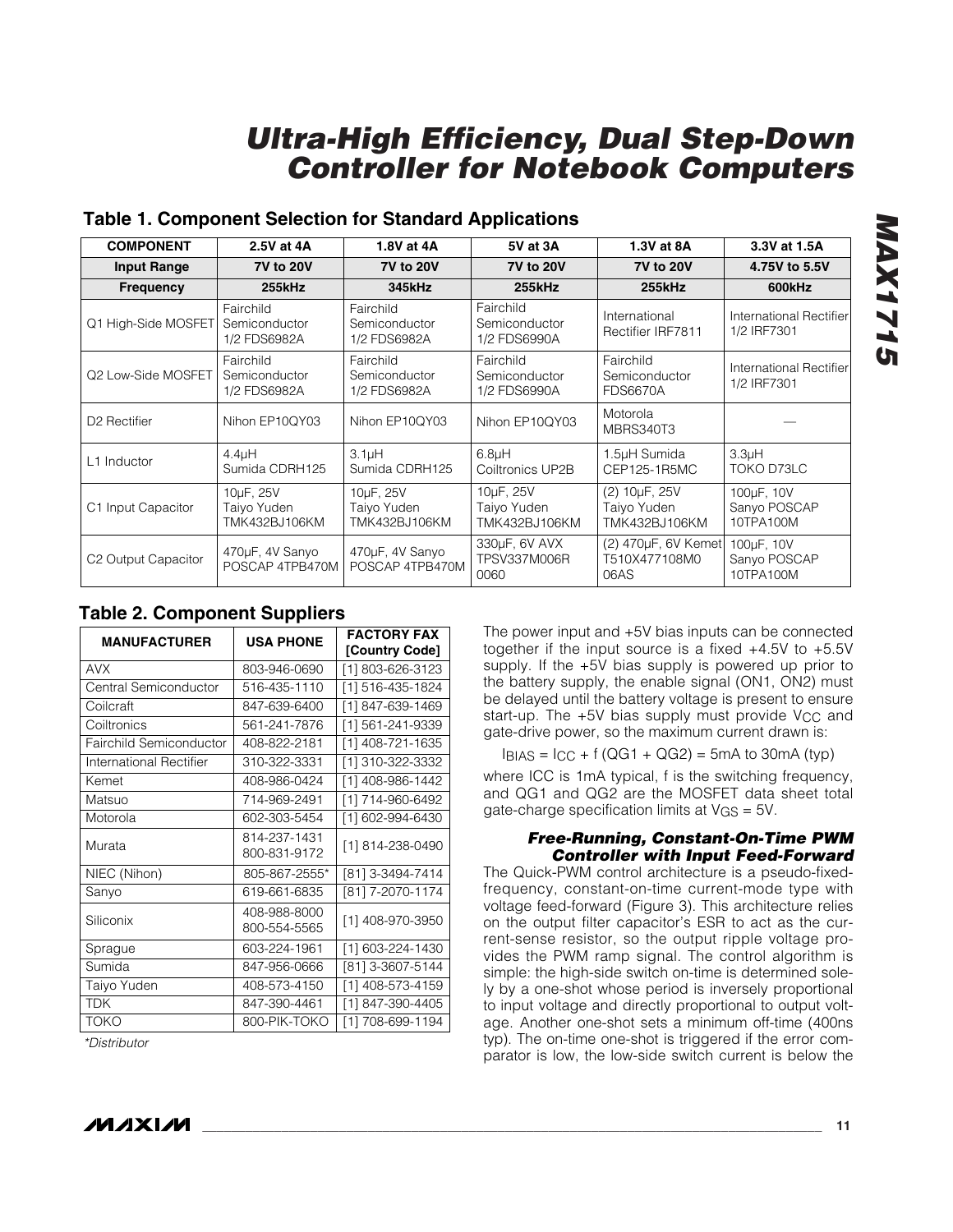



*Figure 2. Functional Diagram*

current-limit threshold, and the minimum off-time oneshot has timed out.

#### *On-Time One-Shot (TON)*

The heart of the PWM core is the one-shot that sets the high-side switch on-time for both controllers. This fast, low-jitter, adjustable one-shot includes circuitry that varies the on-time in response to battery and output voltage. The high-side switch on-time is inversely proportional to the battery voltage as measured by the V+

input, and proportional to the output voltage. This algorithm results in a nearly constant switching frequency despite the lack of a fixed-frequency clock generator. The benefits of a constant switching frequency are twofold: first, the frequency can be selected to avoid noise-sensitive regions such as the 455kHz IF band; second, the inductor ripple-current operating point remains relatively constant, resulting in easy design methodology and predictable output voltage ripple. The on-times for side 1 are set 15% higher than the

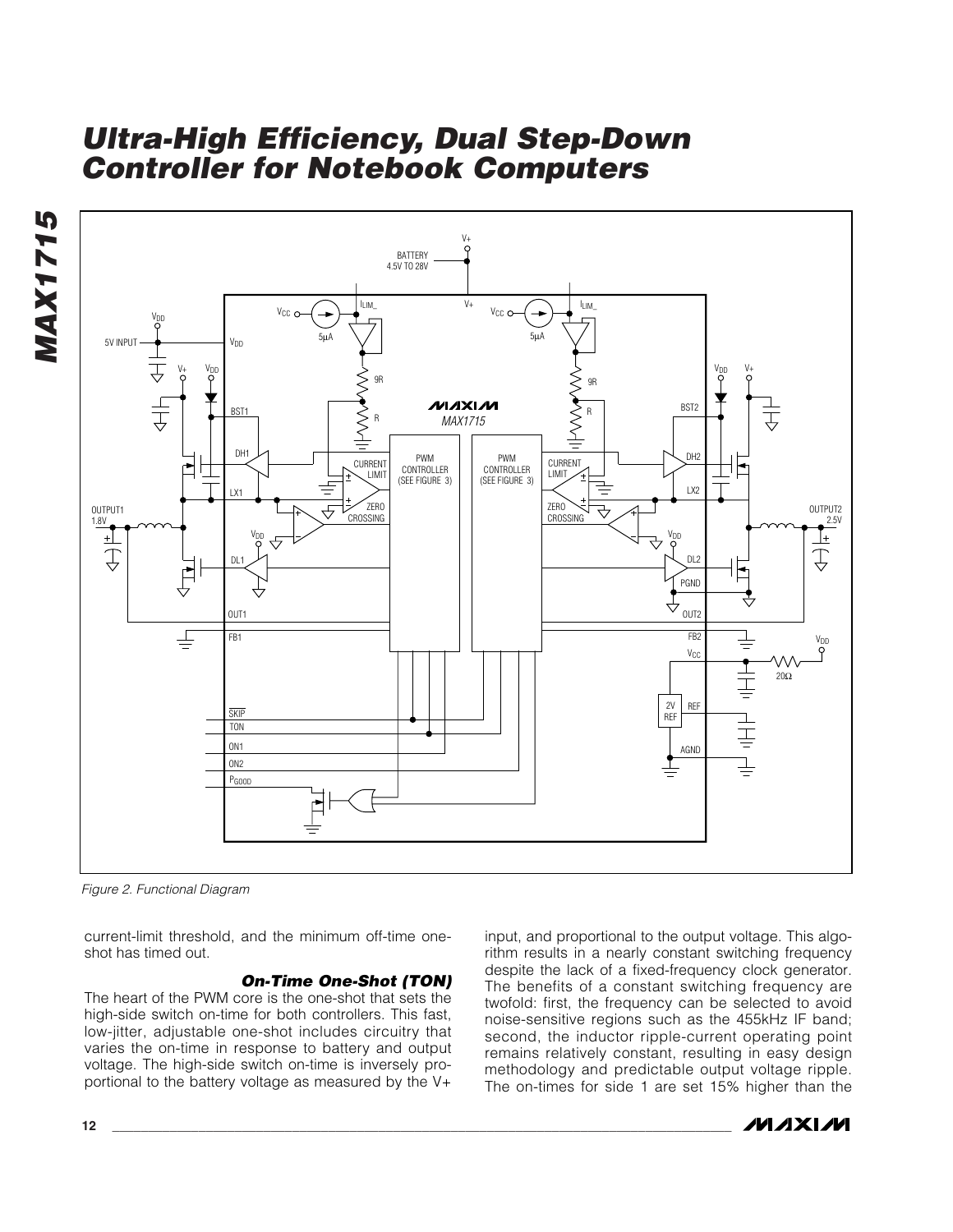

*Figure 3. PWM Controller (one side only)*

|  | <b>Table 3. Operating Mode Truth Table</b> |  |  |  |
|--|--------------------------------------------|--|--|--|
|--|--------------------------------------------|--|--|--|

| ON <sub>1</sub> | ON <sub>2</sub> | <b>SKIP</b>     | <b>MODE</b>             | <b>COMMENTS</b>                                                                                                                                                                                                         |  |  |
|-----------------|-----------------|-----------------|-------------------------|-------------------------------------------------------------------------------------------------------------------------------------------------------------------------------------------------------------------------|--|--|
| $\Omega$        | $\Omega$        | X               | <b>SHUTDOWN</b>         | Low-power shutdown state. $DL = V_{DD}$ . Clears fault latches.                                                                                                                                                         |  |  |
| $\Omega$        |                 | X               | <b>OUT1 Disable I</b>   | Disable OUT1. DL1 = V <sub>DD</sub> . Clears OUT1 fault latches.                                                                                                                                                        |  |  |
|                 | $\Omega$        | X               | OUT2 Disable            | Disable OUT2. $DL2 = V_{DD}$ . Clears OUT2 fault latches.                                                                                                                                                               |  |  |
| X               | Χ               | $<-0.3V$        | No Fault                | Disables the output overvoltage and undervoltage fault circuitry.                                                                                                                                                       |  |  |
|                 |                 | V <sub>DD</sub> | RUN (PWM)<br>Low Noise  | Low-Noise operation with no automatic PWM/PFM switchover. Fixed-frequency PWM<br>action is forced regardless of load. Inductor current reverses at light load levels. Ipp<br>draw <1.5mA (typ) plus gate-drive current. |  |  |
|                 |                 | <b>AGND</b>     | <b>RUN</b><br>(PFM/PWM) | Normal operation with automatic PWM/PFM switchover for pulse-skipping at light loads.<br>$I_{DD}$ < 1.5mA (typ) plus gate drive current.                                                                                |  |  |

*X = Don't care*

*MAX1715*

**ATTIXAM**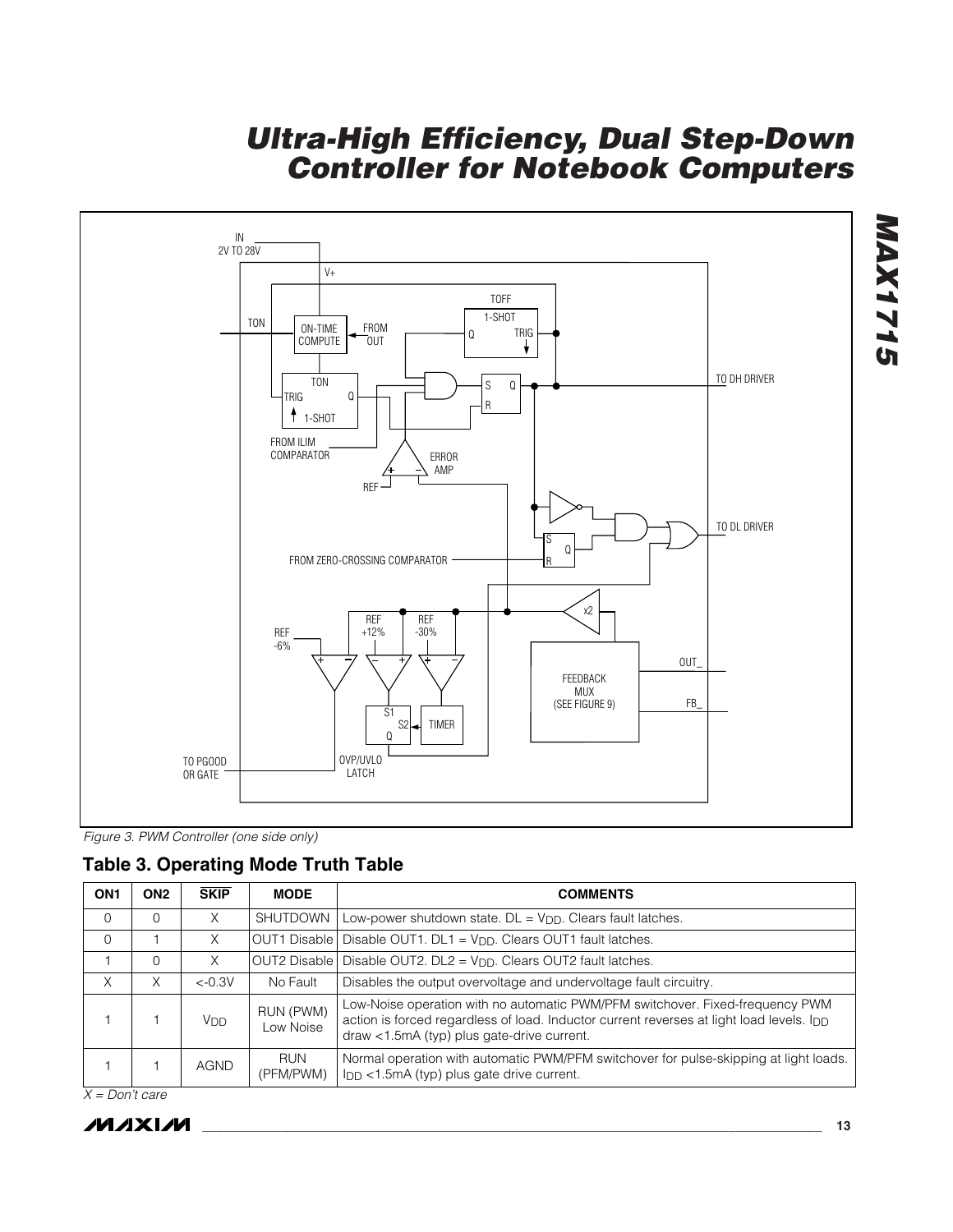| <b>NOMINAL</b><br><b>FREQUENCY</b><br>(kHz) | <b>TYPICAL</b><br><b>APPLICATION</b> | <b>COMMENTS</b>                                                                             |  |
|---------------------------------------------|--------------------------------------|---------------------------------------------------------------------------------------------|--|
| 200                                         | 4-cell Li+ notebook                  | Use for absolute best<br>efficiency.                                                        |  |
| 300                                         | 4-cell Li+ notebook                  | Considered mainstream<br>by current standards.                                              |  |
| 420                                         | 3-cell Li+ notebook                  | Useful in 3-cell systems<br>for lighter loads than the<br>CPU core or where size is<br>key. |  |
| 540                                         | +5V input                            | Good operating point for<br>compound buck designs<br>or desktop circuits.                   |  |

### **Table 4. Frequency Selection Guidelines Table 5. Approximate K-Factor Errors**

nominal frequency setting (200kHz, 300kHz, 420kHz, or 540kHz), while the on-times for side 2 are set 15% lower than nominal. This is done to prevent audio-frequency "beating" between the two sides, which switch asynchronously for each side:

#### $On-Time = K (V<sub>OUT</sub> + 0.075V) / V<sub>IN</sub>$

where K is set by the TON pin-strap connection and 0.075V is an approximation to accommodate for the expected drop across the low-side MOSFET switch. One-shot timing error increases for the shorter on-time settings due to fixed propagation delays; it is approximately ±12.5% at 540kHz and 420kHz nominal settings and  $\pm$ 10% at the two slower settings. This translates to reduced switching-frequency accuracy at higher frequencies (Table 5). Switching frequency increases as a function of load current due to the increasing drop across the low-side MOSFET, which causes a faster inductor-current discharge ramp. The on-times guaranteed in the *Electrical Characteristics* are influenced by switching delays in the external high-side power MOS-FET.

Two external factors that influence switching-frequency accuracy are resistive drops in the two conduction loops (including inductor and PC board resistance) and the dead-time effect. These effects are the largest contributors to the change of frequency with changing load current. The dead-time effect increases the effective on-time, reducing the switching frequency as one or both dead times. It occurs only in PWM mode (SKIP  $=$ high) when the inductor current reverses at light or negative load currents. With reversed inductor current, the inductor's EMF causes LX to go high earlier than normal, extending the on-time by a period equal to the low-to-high dead time.

| <b>TON</b><br><b>SETTING</b> | <b>APPROX</b><br><b>K-FACTOR</b><br>ERROR (%) | <b>MIN V<sub>IN</sub></b><br>AT VOUT<br>$= 2V (V)$ | SIDE 1 K<br><b>FACTOR</b><br>$(\mu s)$ | SIDE 2 K<br><b>FACTOR</b><br>$(\mu s)$ |
|------------------------------|-----------------------------------------------|----------------------------------------------------|----------------------------------------|----------------------------------------|
| Vcc                          | ±10                                           | 2.6                                                | 4.24                                   | 5.81                                   |
| <b>OPEN</b>                  | ±10                                           | 2.9                                                | 2.96                                   | 4.03                                   |
| <b>REF</b>                   | ±12.5                                         | 3.2                                                | 2.08                                   | 2.81                                   |
| <b>GND</b>                   | ±12.5                                         | 3.6                                                | 1.63                                   | 2.18                                   |

For loads above the critical conduction point, the actual switching frequency is:

$$
f = \frac{V_{OUT} + V_{DROP1}}{t_{ON}(V_{IN} + V_{DROP2})}
$$

where VDROP1 is the sum of the parasitic voltage drops in the inductor discharge path, including synchronous rectifier, inductor, and PC board resistances; VDROP2 is the sum of the resistances in the charging path; and t<sub>ON</sub> is the on-time calculated by the MAX1715.

*Automatic Pulse-Skipping Switchover* In skip mode (SKIP low), an inherent automatic switchover to PFM takes place at light loads. This switchover is effected by a comparator that truncates the low-side switch on-time at the inductor current's zero crossing. This mechanism causes the threshold between pulse-skipping PFM and nonskipping PWM operation to coincide with the boundary between continuous and discontinuous inductor-current operation (also known as the "critical conduction" point). For a battery range of 7V to 24V, this threshold is relatively constant, with only a minor dependence on battery voltage.

$$
I_{\text{LOAD(SKIP)}} \approx \frac{K \times V_{\text{OUT}}}{2L} \left( \frac{V_{\text{IN}} \cdot V_{\text{OUT}}}{V_{\text{IN}}} \right)
$$

where K is the on-time scale factor (Table 5). The loadcurrent level at which PFM/PWM crossover occurs, ILOAD(SKIP), is equal to 1/2 the peak-to-peak ripple current, which is a function of the inductor value (Figure 4). For example, in the standard application circuit with  $V_{\text{OUT1}} = 2.5V$ ,  $V_{\text{IN}} = 15V$ , and  $K = 2.96\mu s$  (see Table 5), switchover to pulse-skipping operation occurs at  $I_{\text{LOAD}} = 0.7A$  or about 1/6 full load. The crossover point occurs at an even lower value if a swinging (soft-saturation) inductor is used.

The switching waveforms may appear noisy and asynchronous when light loading causes pulse-skipping

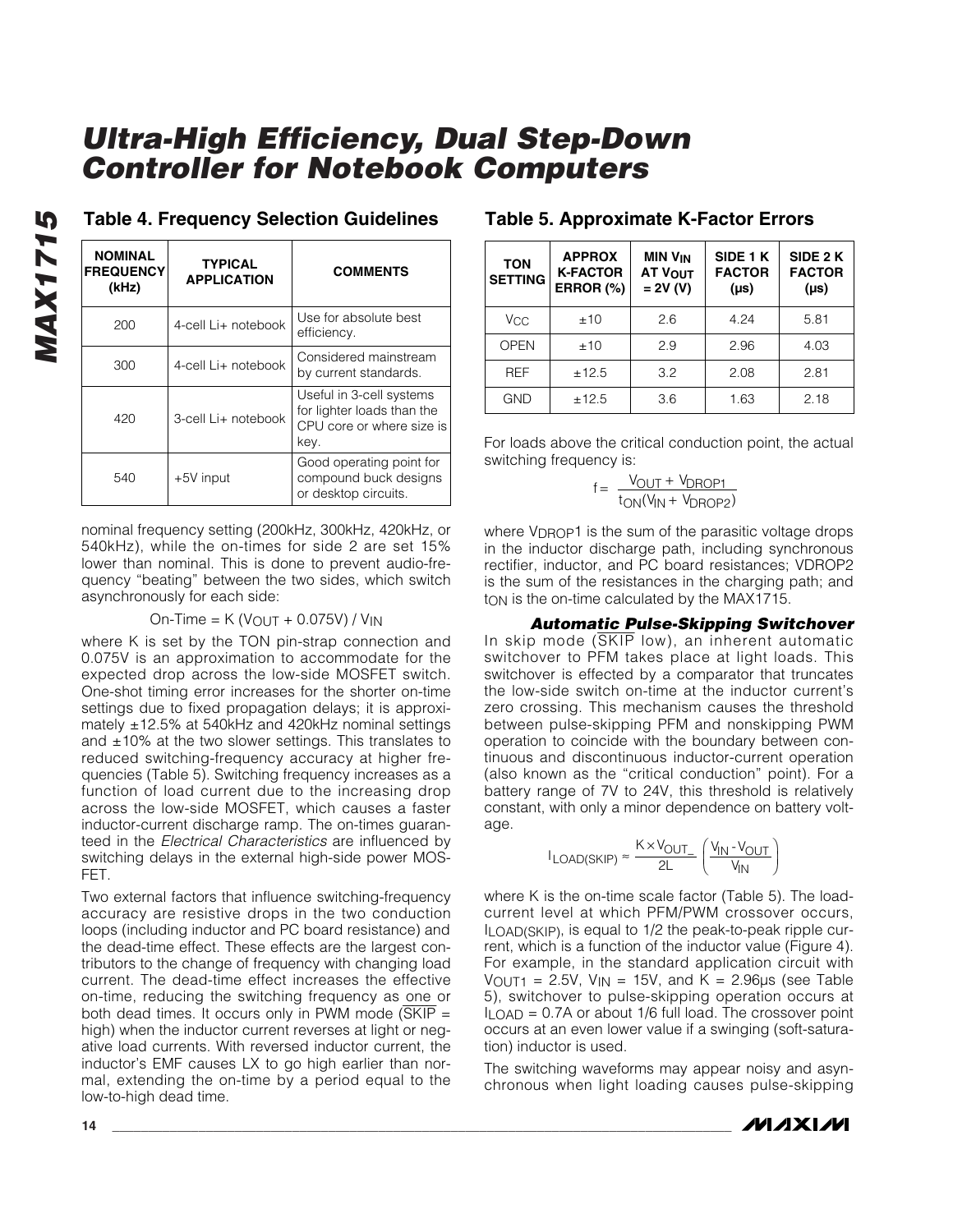

operation, but this is a normal operating condition that results in high light-load efficiency. Trade-offs in PFM noise vs. light-load efficiency are made by varying the inductor value. Generally, low inductor values produce a broader efficiency vs. load curve, while higher values result in higher full-load efficiency (assuming that the coil resistance remains fixed) and less output voltage ripple. Penalties for using higher inductor values include larger physical size and degraded load-transient response (especially at low input voltage levels).

DC output accuracy specifications refer to the trip level of the error. When the inductor is in continuous conduction, the output voltage will have a DC regulation higher than the trip level by 50% of the ripple. In discontinuous conduction  $(SKIP = AGND, light-localed)$ , the output voltage will have a DC regulation higher than the trip level by approximately 1.5% due to slope compensation.

#### *Forced-PWM Mode (*SKIP *= high)*

The low-noise, forced-PWM mode  $(\overline{\text{SKIP}})$  = high) disables the zero-crossing comparator, which controls the low-side switch on-time. This causes the low-side gatedrive waveform to become the complement of the highside gate-drive waveform. This in turn causes the inductor current to reverse at light loads as the PWM loop strives to maintain a duty ratio of  $V_{\text{OUT}}/V_{\text{IN}}$ . The benefit of forced-PWM mode is to keep the switching frequency fairly constant, but it comes at a cost: the noload battery current can be 10mA to 40mA, depending on the external MOSFETs.

Forced-PWM mode is most useful for reducing audiofrequency noise, improving load-transient response, providing sink-current capability for dynamic output voltage adjustment, and improving the cross-regulation of multiple-output applications that use a flyback transformer or coupled inductor.



#### *Current-Limit Circuit (ILIM)*

*MAX1715*

**AAX1715** 

The current-limit circuit employs a unique "valley" currentsensing algorithm that uses the on-state resistance of the low-side MOSFET as a current-sensing element. If the current-sense signal is above the current-limit threshold, the PWM is not allowed to initiate a new cycle (Figure 5). The actual peak current is greater than the current-limit threshold by an amount equal to the inductor ripple current. Therefore, the exact current-limit characteristic and maximum load capability are a function of the MOSFET on-resistance, inductor value, and battery voltage. The reward for this uncertainty is robust, lossless overcurrent sensing. When combined with the undervoltage protection circuit, this current-limit method is effective in almost every circumstance.

There is also a negative current limit that prevents excessive reverse inductor currents when  $V_{\text{OUT}}$  is sinking current. The negative current-limit threshold is set to approximately 120% of the positive current limit, and therefore tracks the positive current limit when ILIM is adjusted.

The current-limit threshold is adjusted with internal 5µA current source and an external resistor at ILIM. The current-limit threshold adjustment range is from 50mV to 200mV, corresponding to resistor values of 100kΩ to 400kΩ. In the adjustable mode, the current-limit threshold voltage is precisely 1/10 the voltage seen at ILIM. The threshold defaults to 100mV when ILIM is connected to VCC. The logic threshold for switchover to the 100mV default value is approximately V<sub>CC</sub> - 1V.

The adjustable current limit accommodates MOSFETs with a wide range of on-resistance characteristics (see *Design Procedure*).

Carefully observe the PC board layout guidelines to ensure that noise and DC errors don't corrupt the current-sense signals seen by LX and PGND. Mount or

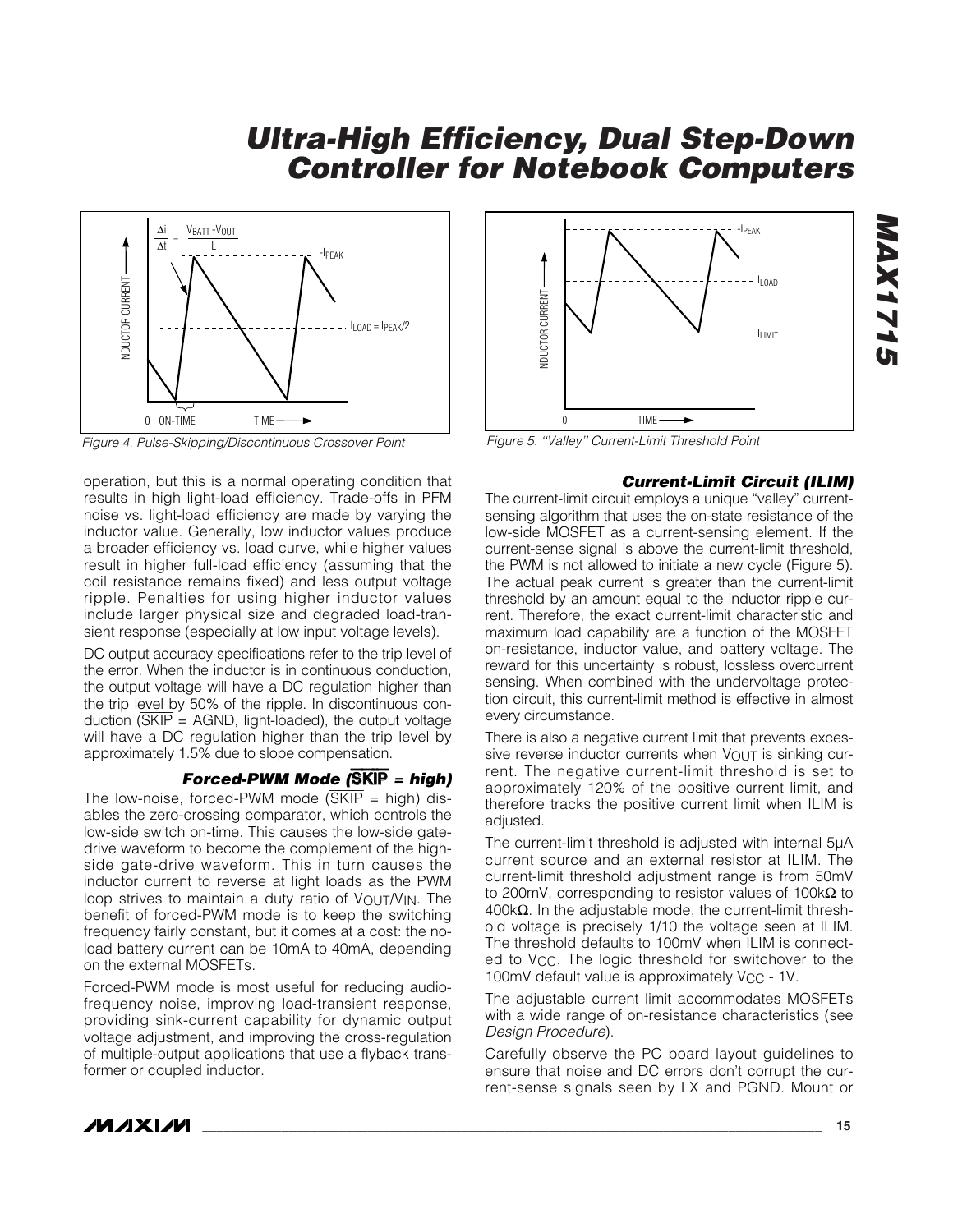

*Figure 6. Reducing the Switching-Node Rise Time*

place the IC close to the low-side MOSFET with short, direct traces, making a Kelvin sense connection to the source and drain terminals.

#### *MOSFET Gate Drivers (DH, DL)*

The DH and DL drivers are optimized for driving moderate-size, high-side and larger, low-side power MOSFETs. This is consistent with the low duty factor seen in the notebook CPU environment, where a large VBATT - VOUT differential exists. An adaptive dead-time circuit monitors the DL output and prevents the highside FET from turning on until DL is fully off. There must be a low-resistance, low-inductance path from the DL driver to the MOSFET gate for the adaptive dead-time circuit to work properly. Otherwise, the sense circuitry in the MAX1715 will interpret the MOSFET gate as "off" while there is actually still charge left on the gate. Use very short, wide traces measuring 10 to 20 squares (50 to 100 mils wide if the MOSFET is 1 inch from the MAX1715).

The dead time at the other edge (DH turning off) is determined by a fixed 35ns (typ) internal delay.

The internal pull-down transistor that drives DL low is robust, with a  $0.5Ω$  typical on-resistance. This helps prevent DL from being pulled up during the fast risetime of the inductor node, due to capacitive coupling from the drain to the gate of the low-side synchronousrectifier MOSFET. However, for high-current applications, you might still encounter some combinations of high- and low-side FETs that will cause excessive gatedrain coupling, which can lead to efficiency-killing, EMI-producing shoot-through currents. This is often remedied by adding a resistor in series with BST, which increases the turn-on time of the high-side FET without degrading the turn-off time (Figure 6).

#### *POR, UVLO, and Soft-Start*

Power-on reset (POR) occurs when V<sub>CC</sub> rises above approximately 2V, resetting the fault latch and soft-start counter and preparing the PWM for operation. VCC undervoltage lockout (UVLO) circuitry inhibits switching and forces the DL gate driver high (to enforce output overvoltage protection) until V<sub>CC</sub> rises above 4.2V, whereupon an internal digital soft-start timer begins to ramp up the maximum allowed current limit. The ramp occurs in five steps: 20%, 40%, 60%, 80%, and 100%; 100% current is available after 1.7ms ±50%.

A continuously adjustable analog soft-start function can be realized by adding a capacitor in parallel with the ILIM external resistor. This soft-start method requires a minimum interval between power-down and power-up to discharge the capacitor.

#### *Power-Good Output (PGOOD)*

The output voltage is continuously monitored for undervoltage by the PGOOD comparator. In shutdown, softstart, and standby modes, PGOOD is actively held low. After digital soft-start has terminated, PGOOD is released if both the outputs are within 5.5% of the error comparator threshold. The PGOOD output is a true open-drain type with no parasitic ESD diodes. Note that the PGOOD undervoltage detector is completely independent of the output UVP fault detector.

*Output Overvoltage Protection (OVP)* The overvoltage protection circuit is designed to protect against a shorted high-side MOSFET by drawing high current and blowing the battery fuse. The output voltage is continuously monitored for overvoltage. If the output is more than 10.5% above the trip level of the error amplifier, OVP is triggered and the circuit shuts down. The DL low-side gate-driver output is then latched high until  $\overline{SHDN}$  is toggled or V<sub>CC</sub> power is cycled below 1V. This action turns on the synchronousrectifier MOSFET with 100% duty and, in turn, rapidly discharges the output filter capacitor and forces the output to ground. If the condition that caused the overvoltage (such as a shorted high-side MOSFET) persists, the battery fuse will blow. DL is also kept high continuously when V<sub>CC</sub> UVLO is active, as well as in shutdown mode (Table 3).

Note that DL latching high causes the output voltage to go slightly negative, due to energy stored in the output LC at the instant OVP activates. If the load can't tolerate being forced to a negative voltage, it may be desirable to place a power Schottky diode across the output to act as a reverse-polarity clamp (Figure 1).



*MAX1715*

**MAX1715**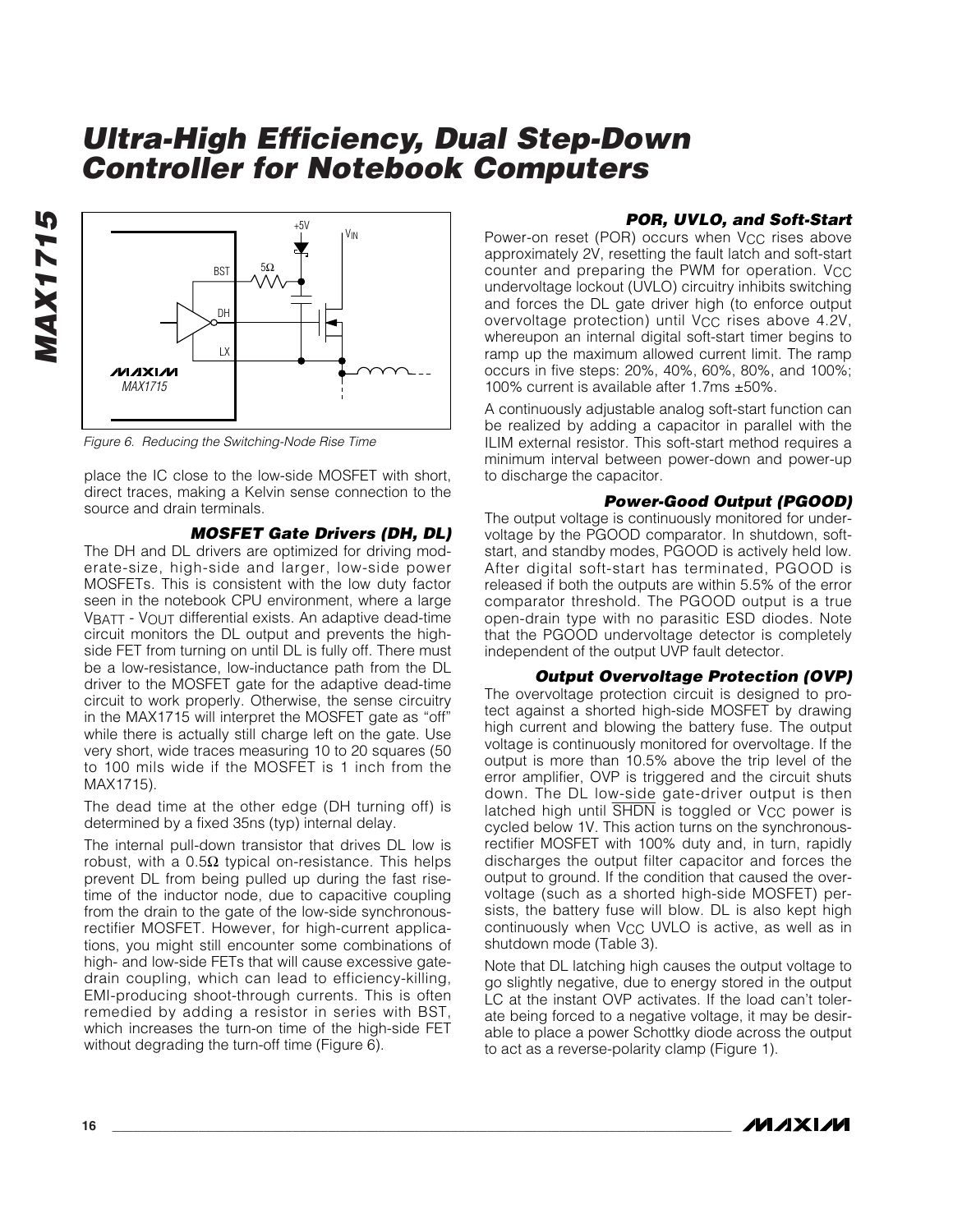Overvoltage protection can be defeated through the SKIP test mode (Table 3).

#### *Output Undervoltage Protection (UVP)*

The output undervoltage protection function is similar to foldback current limiting, but employs a timer rather than a variable current limit. If the MAX1715 output voltage is under 70% of the nominal value 20ms after coming out of shutdown, the PWM is latched off and won't restart until V<sub>CC</sub> power is cycled or  $\overline{SHDN}$  is toggled.

#### *No-Fault Test Mode*

The over/undervoltage protection features can complicate the process of debugging prototype breadboards since there are (at most) a few milliseconds in which to determine what went wrong. Therefore, a test mode is provided to totally disable the OVP, UVP, and thermal shutdown features, and clear the fault latch if it has been set. The PWM operates as if SKIP were grounded (PFM/PWM mode).

The no-fault test mode is entered by sinking 1.5mA from SKIP through an external negative voltage source in series with a resistor (Figure 7). SKIP is clamped to AGND with a silicon diode, so choose the resistor value equal to (VFORCE - 0.65V) / 1.5mA.



*Figure 7. Disabling Over/Undervoltage Protection (Test Mode)*

Firmly establish the input voltage range and maximum load current before choosing a switching frequency and inductor operating point (ripple-current ratio). The primary design trade-off lies in choosing a good switching frequency and inductor operating point, and the following four factors dictate the rest of the design:

*\_\_\_\_\_\_\_\_\_\_\_\_\_\_\_\_\_\_Design Procedure*

- 1) **Input voltage range.** The maximum value (V<sub>IN(MAX)</sub>) must accommodate the worst-case high AC adapter voltage. The minimum value (VIN(MIN)) must account for the lowest battery voltage after drops due to connectors, fuses, and battery selector switches. If there is a choice at all, lower input voltages result in better efficiency.
- 2) **Maximum load current.** There are two values to consider. The *peak load current* (ILOAD(MAX)) determines the instantaneous component stresses and filtering requirements, and thus drives output capacitor selection, inductor saturation rating, and the design of the current-limit circuit. The *continuous load current* (ILOAD) determines the thermal stresses and thus drives the selection of input capacitors, MOSFETs, and other critical heat-contributing components. Modern notebook CPUs generally exhibit  $I_{LOAD} = I_{LOAD(MAX)} \cdot 80\%$ .
- 3) **Switching frequency.** This choice determines the basic trade-off between size and efficiency. The optimal frequency is largely a function of maximum input voltage, due to MOSFET switching losses that are proportional to frequency and VIN2. The optimum frequency is also a moving target, due to rapid improvements in MOSFET technology that are making higher frequencies more practical (Table 4).
- 4) **Inductor operating point.** This choice provides trade-offs between size vs. efficiency. Low inductor values cause large ripple currents, resulting in the smallest size, but poor efficiency and high output noise. The minimum practical inductor value is one that causes the circuit to operate at the edge of critical conduction (where the inductor current just touches zero with every cycle at maximum load). Inductor values lower than this grant no further sizereduction benefit.

The MAX1715's pulse-skipping algorithm initiates skip mode at the critical conduction point. So, the inductor operating point also determines the loadcurrent value at which PFM/PWM switchover occurs. The optimum point is usually found between 20% and 50% ripple current.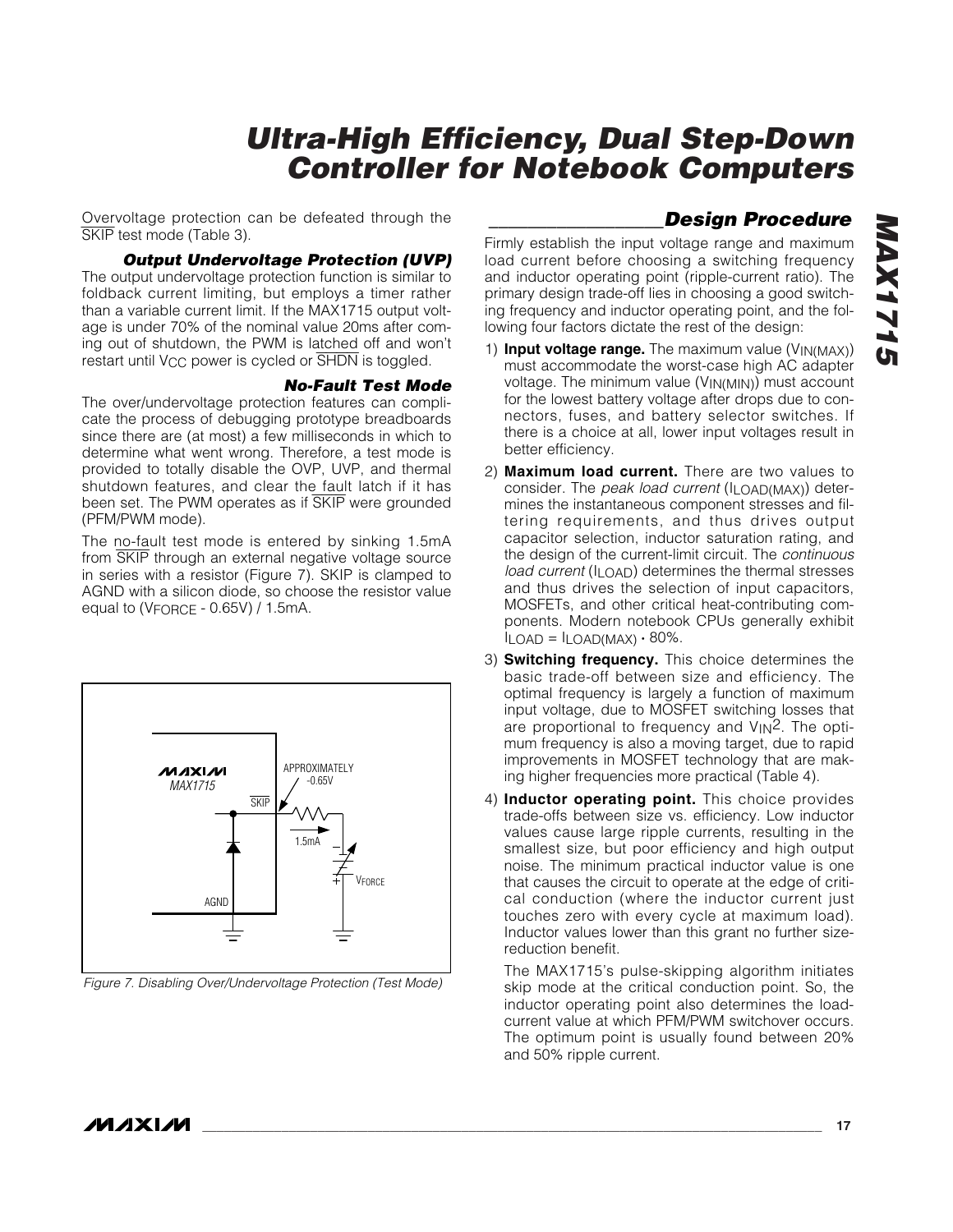**MAX1715** *MAX1715* The inductor ripple current also impacts transientresponse performance, especially at low V<sub>IN</sub> - V<sub>OUT</sub> differentials. Low inductor values allow the inductor current to slew faster, replenishing charge removed from the output filter capacitors by a sudden load step. The amount of output sag is also a function of the maximum duty factor, which can be calculated from the ontime and minimum off-time:

$$
V_{SAG} = \frac{( \Delta I_{\text{LOAD(MAX)}})^{2} \times L}{2 \times C_{F} \times DUTY (V_{\text{IN(MIN)}} - V_{\text{OUT}})}
$$

where

DUTY = 
$$
\frac{K (V_{OUT} + 0.075V) V_{IN}}{K (V_{OUT} + 0.075V) V_{OUT} + min off-time}
$$

where minimum off-time  $=$  400ns typ (see Table 5).

#### *Inductor Selection*

The switching frequency (on-time) and operating point (% ripple or LIR) determine the inductor value as follows:

$$
L = \frac{V_{OUT} (V_{IN} - V_{OUT})}{V_{IN} \times f \times LIR \times I_{LOAD(MAX)}}
$$

Example:  $I_{LOAD(MAX)} = 8A$ ,  $V_{IN} = 7V$ ,  $V_{OUT} = 1.6V$ ,  $f =$ 300kHz,  $35\%$  ripple current or  $LIR = 0.35$ :

$$
L = \frac{1.6V (7 - 1 \times 6)}{7 \times 300kHz \times 0.33 \times 8A} = 1.6 \mu H
$$

Find a low-loss inductor having the lowest possible DC resistance that fits in the allotted dimensions. Ferrite cores are often the best choice; although powdered iron is inexpensive and can work well at 200kHz. The core must be large enough not to saturate at the peak inductor current (IPEAK):

 $IPEAK = ILOAD(MAX) + [(LIR / 2) \times ILOAD(MAX)]$ 

#### *Determining the Current Limit*

The minimum current-limit threshold must be great enough to support the maximum load current when the current limit is at the minimum tolerance value. The valley of the inductor current occurs at ILOAD(MAX) minus half of the ripple current; therefore:

$$
I_{LIMIT(LOW)} > I_{LOAD(MAX)} - (LIR / 2) I_{LOAD(MAX)}
$$

where  $I_{LIMIT(LOW)} =$  minimum current-limit threshold voltage divided by the RDS(ON) of Q2. For the MAX1715, the minimum current-limit threshold (100mV default setting) is 90mV. Use the worst-case maximum value for R<sub>DS(ON)</sub> from the MOSFET Q2 data sheet, and add some margin for the rise in R<sub>DS(ON)</sub> with temperature. A good general rule is to allow 0.5% additional resistance for each °C of temperature rise.

Examining the 8A circuit example with a maximum  $RDS(ON) = 12m\Omega$  at high temperature reveals the following:

$$
I_{LIMIT(LOW)} = 90mV / 12m\Omega = 7.5A
$$

7.5A is greater than the valley current of 6.6A, so the circuit can easily deliver the full-rated 8A using the default 100mV nominal ILIM threshold.

#### *Output Capacitor Selection*

The output filter capacitor must have low enough effective series resistance (ESR) to meet output ripple and load-transient requirements, yet have high enough ESR to satisfy stability requirements. Also, the capacitance value must be high enough to absorb the inductor energy going from a full-load to no-load condition without tripping the overvoltage protection circuit.

In CPU VCORE converters and other applications where the output is subject to violent load transients, the output capacitor's size depends on how much ESR is needed to prevent the output from dipping too low under a load transient. Ignoring the sag due to finite capacitance:

$$
R_{ESR} \le \frac{V_{DIP}}{I_{LOAD(MAX)}}
$$

In non-CPU applications, the output capacitor's size depends on how much ESR is needed to maintain an acceptable level of output voltage ripple:

$$
R_{ESR} \leq \frac{Vp - p}{LIR \times I_{LOAD(MAX)}}
$$

The actual microfarad capacitance value required relates to the physical size needed to achieve low ESR, as well as to the chemistry of the capacitor technology. Thus, the capacitor is usually selected by ESR and voltage rating rather than by capacitance value (this is true of tantalums, OS-CONs, and other electrolytics).

When using low-capacity filter capacitors such as ceramic or polymer types, capacitor size is usually determined by the capacity needed to prevent VSAG and VSOAR from causing problems during load transients. Also, the capacitance must be great enough to prevent the inductor's stored energy from launching the output above the overvoltage protection threshold. Generally, once enough capacitance is added to meet the overshoot requirement, undershoot at the rising load edge is no longer a problem (see the VSAG equation in the *Design Procedure*).

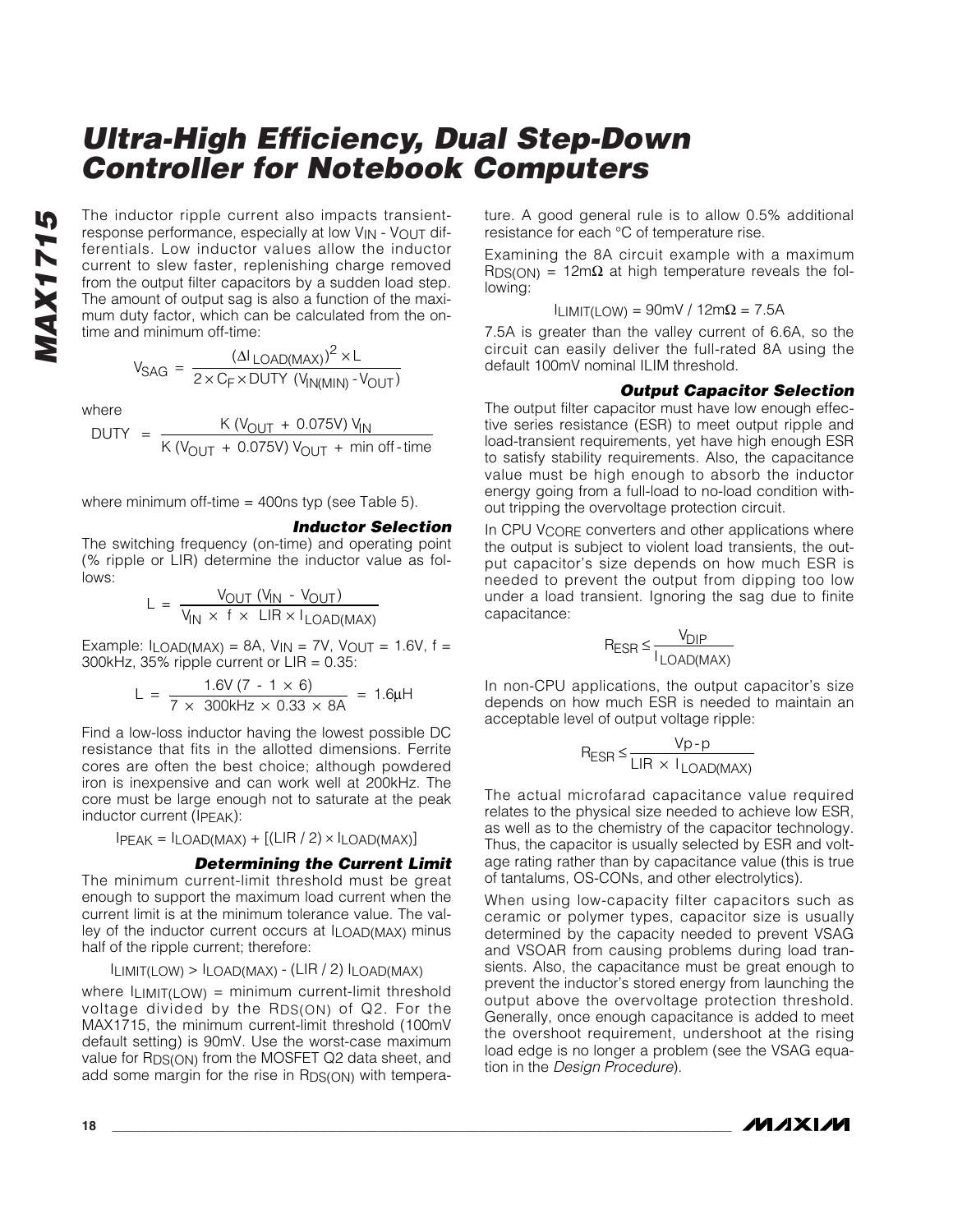The amount of overshoot due to stored inductor energy can be calculated as:

$$
\Delta V \approx \frac{LI_{PEAK}^2}{2CV_{OUT}}
$$

where IPEAK is the peak inductor current.

#### *Output Capacitor Stability Considerations*

Stability is determined by the value of the ESR zero relative to the switching frequency. The point of instability is given by the following equation:

$$
f_{ESR} = \frac{f}{\pi}
$$

where:

$$
f_{ESR} = \frac{1}{2 \times \pi \times R_{ESR} \times C_F}
$$

For a typical 300kHz application, the ESR zero frequency must be well below 95kHz, preferably below 50kHz. Tantalum and OS-CON capacitors in widespread use at the time of publication have typical ESR zero frequencies of 15kHz. In the design example used for inductor selection, the ESR needed to support 50mVp-p ripple is 50mV/3.5A = 14.2m $\Omega$ . Three 470µF/4V Kemet T510 low-ESR tantalum capacitors in parallel provide 15mΩ max ESR. Their typical combined ESR results in a zero at 14.1kHz, well within the bounds of stability.

Don't put high-value ceramic capacitors directly across the fast feedback inputs (FB\_ to AGND) without taking precautions to ensure stability. Large ceramic capacitors can have a high-ESR zero frequency and cause erratic, unstable operation. However, it's easy to add enough series resistance by placing the capacitors a couple of inches downstream from the junction of the inductor and FB\_ pin (see the *All-Ceramic-Capacitor Application* section).

Unstable operation manifests itself in two related but distinctly different ways: double-pulsing and fast-feedback loop instability.

Double-pulsing occurs due to noise on the output or because the ESR is so low that there isn't enough voltage ramp in the output voltage signal. This "fools" the error comparator into triggering a new cycle immediately after the 400ns minimum off-time period has expired. Double-pulsing is more annoying than harmful, resulting in nothing worse than increased output ripple. However, it can indicate the possible presence of loop instability, which is caused by insufficient ESR.

Loop instability can result in oscillations at the output after line or load perturbations that can trip the overvoltage protection latch or cause the output voltage to fall below the tolerance limit.

The easiest method for checking stability is to apply a very fast zero-to-max load transient (refer to the MAX1715 EV kit manual) and carefully observe the output voltage ripple envelope for overshoot and ringing. It can help to simultaneously monitor the inductor current with an AC current probe. Don't allow more than one cycle of ringing after the initial step-response under- or overshoot.

#### *Input Capacitor Selection*

The input capacitor must meet the ripple current requirement (IRMS) imposed by the switching currents. Nontantalum chemistries (ceramic, aluminum, or OS-CON) are preferred due to their resistance to power up surge currents.

$$
I_{RMS} = I_{LOAD}\left(\frac{\sqrt{V_{OUT}(V_{IN} - V_{OUT})}}{V_{IN}}\right)
$$

#### *Power MOSFET Selection*

Most of the following MOSFET guidelines focus on the challenge of obtaining high load-current capability (>5A) when using high-voltage (>20V) AC adapters. Low-current applications usually require less attention.

For maximum efficiency, choose a high-side MOSFET (Q1) that has conduction losses equal to the switching losses at the optimum battery voltage (15V). Check to ensure that the conduction losses at the **minimum** input voltage don't exceed the package thermal limits or violate the overall thermal budget. Check to ensure that conduction losses plus switching losses at the **maximum** input voltage don't exceed the package ratings or violate the overall thermal budget.

Choose a low-side MOSFET (Q2) that has the lowest possible RDS(ON), comes in a moderate to small package (i.e., SO-8), and is reasonably priced. Ensure that the MAX1715 DL gate driver can drive Q2; in other words, check that the gate isn't pulled up by the highside switch turning on due to parasitic drain-to-gate capacitance, causing cross-conduction problems. Switching losses aren't an issue for the low-side MOS-FET since it's a zero-voltage switched device when used in the buck topology.

#### *MOSFET Power Dissipation*

Worst-case conduction losses occur at the duty factor extremes. For the high-side MOSFET, the worst-case-

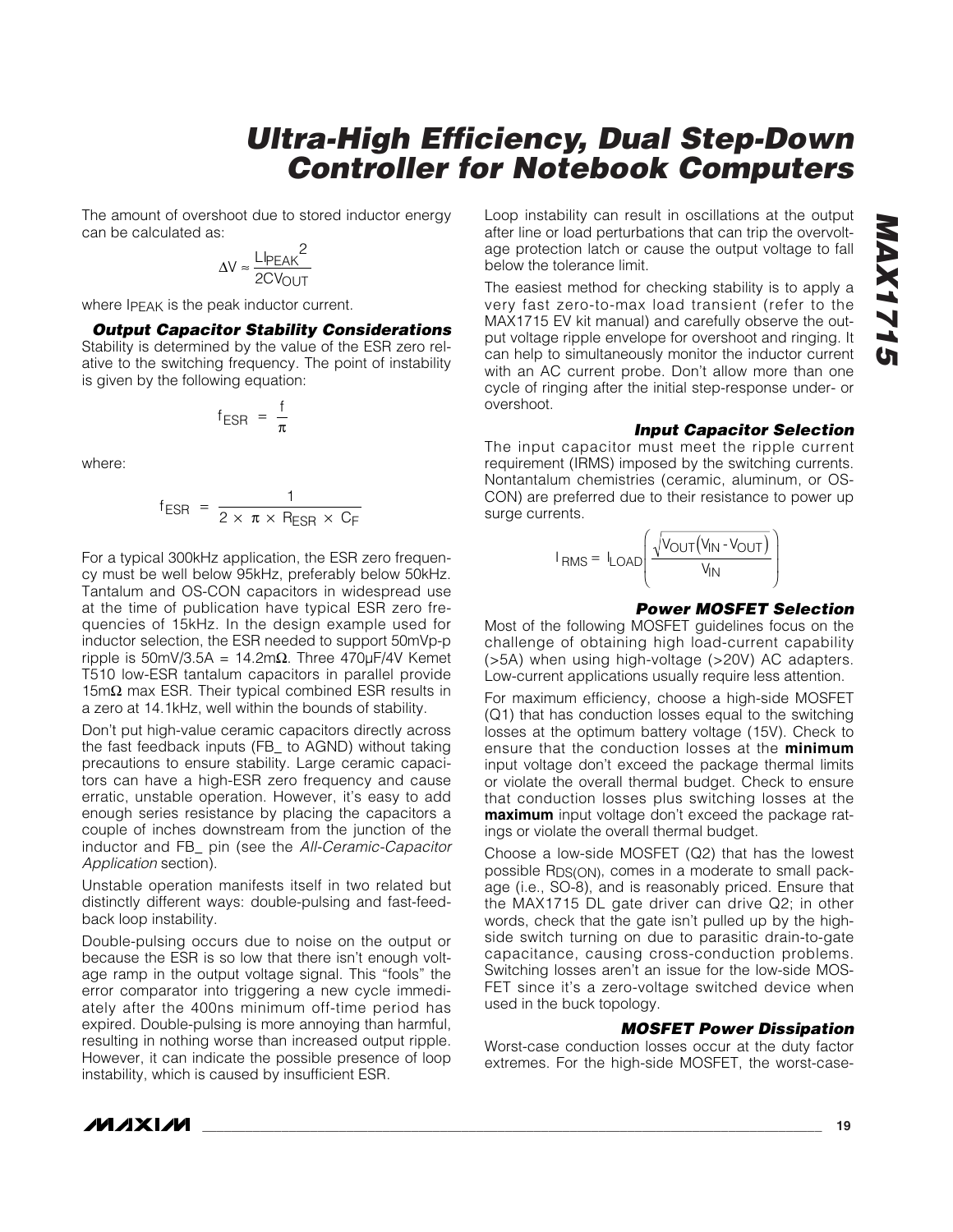power dissipation (PD) due to resistance occurs at minimum battery voltage:

PD(Q1 resistance) =  $\frac{V_{\text{OUT}}}{V_{\text{IN(MIN)}}}\|_{\text{LOAD}}^2 \times R$  $=\left(\frac{V_{OUT}}{V_{IN(MIN)}}\right)$ I<sub>LOAD</sub><sup>2</sup> × R<sub>DS(ON</sub> l  $\parallel$  $\overline{a}$  $\overline{1}$  $\frac{201}{(MIN)}$   $\vert$  LOAD<sup>2</sup>  $\times$  R<sub>DS(ON)</sub>

Generally, a small high-side MOSFET is desired in order to reduce switching losses at high input voltages. However, the RDS(ON) required to stay within package power-dissipation limits often limits how small the MOS-FET can be. Again, the optimum occurs when the switching (AC) losses equal the conduction (RDS(ON)) losses. High-side switching losses don't usually become an issue until the input is greater than approximately 15V.

Switching losses in the high-side MOSFET can become an insidious heat problem when maximum AC adapter voltages are applied, due to the squared term in the CV2F switching loss equation. If the high-side MOSFET you've chosen for adequate RDS(ON) at low battery voltages becomes extraordinarily hot when subjected to VIN(MAX), reconsider your choice of MOSFET.

Calculating the power dissipation in Q1 due to switching losses is difficult since it must allow for difficult quantifying factors that influence the turn-on and turnoff times. These factors include the internal gate resistance, gate charge, threshold voltage, source inductance, and PC board layout characteristics. The following switching loss calculation provides only a very rough estimate and is no substitute for breadboard evaluation, preferably including a verification using a thermocouple mounted on Q1:

$$
PD(Q1 switching) = \frac{C_{RSS} \times V_{IN(MAX)}^{2} \times f \times I_{LOAD}}{I_{GATE}}
$$

where CRSS is the reverse transfer capacitance of Q1 and IGATE is the peak gate-drive source/sink current (1A typ).

For the low-side MOSFET, Q2, the worst-case power dissipation always occurs at maximum battery voltage:

$$
PD(Q2) = \left(\frac{1 - V_{OUT}}{V_{IN(MAX)}}\right) I_{LOAD}^{2} \times R_{DS(ON)}
$$

The absolute worst case for MOSFET power dissipation occurs under heavy overloads that are greater than ILOAD(MAX) but are not quite high enough to exceed the current limit and cause the fault latch to trip. To protect against this possibility, you must "overdesign" the circuit to tolerate:

$$
I_{LOAD} = I_{LIMIT(HIGH)} + (LIR / 2) \times I_{LOAD(MAX)}
$$

where ILIMIT(HIGH) is the maximum valley current allowed by the current-limit circuit, including threshold tolerance and on-resistance variation. This means that the MOSFETs must be very well heatsinked. If short-circuit protection without overload protection is enough, a normal ILOAD value can be used for calculating component stresses.

Choose a Schottky diode (D1) having a forward voltage low enough to prevent the Q2 MOSFET body diode from turning on during the dead time. As a general rule, a diode having a DC current rating equal to 1/3 of the load current is sufficient. This diode is optional and can be removed if efficiency isn't critical.

### *\_\_\_\_\_\_\_\_\_\_\_\_\_\_\_\_\_Application Issues*

#### *Dropout Performance*

The output voltage adjust range for continuous-conduction operation is restricted by the nonadjustable 500ns (max) minimum off-time one-shot. For best dropout performance, use the slowest (200kHz) ontime setting. When working with low input voltages, the duty-factor limit must be calculated using worst-case values for on- and off-times. Manufacturing tolerances and internal propagation delays introduce an error to the TON K-factor. This error is greater at higher frequencies (Table 5). Also, keep in mind that transient response performance of buck regulators operated close to dropout is poor, and bulk output capacitance must often be added (see the VSAG equation in the *Design Procedure*).

**Dropout design example:**  $V_{IN}$  **= 3V min,**  $V_{OUT}$  **= 2V, f**  $= 300$ kHz. The required duty is (VOUT + V<sub>SW</sub>) / (V<sub>IN</sub> - $VSW$ ) = (2V + 0.1V) / (3.0V - 0.1V) = 72.4%. The worstcase on-time is (VOUT + 0.075) / V<sub>IN</sub>  $\times$  K = 2.075V / 3V  $\times$  3.35 $\mu$ s-V  $\times$  90% = 2.08 $\mu$ s. The IC duty-factor limitation is:

$$
DUTY = \frac{t_{ON(MIN)}}{t_{ON(MIN)} + t_{OFF(MAX)}} = \frac{2.08 \mu s}{2.08 \mu s + 500 \mu s} = 80.6\%
$$

which meets the required duty.

Remember to include inductor resistance and MOSFET on-state voltage drops (VSW) when doing worst-case dropout duty-factor calculations.

#### *All-Ceramic-Capacitor Application*

Ceramic capacitors have advantages and disadvantages. They have ultra-low ESR and are noncombustible, relatively small, and nonpolarized. They are also expensive and brittle, and their ultra-low ESR characteristic can result in excessively high ESR zero frequencies (affecting stability). In addition, their relatively low capacitance value can cause output overshoot

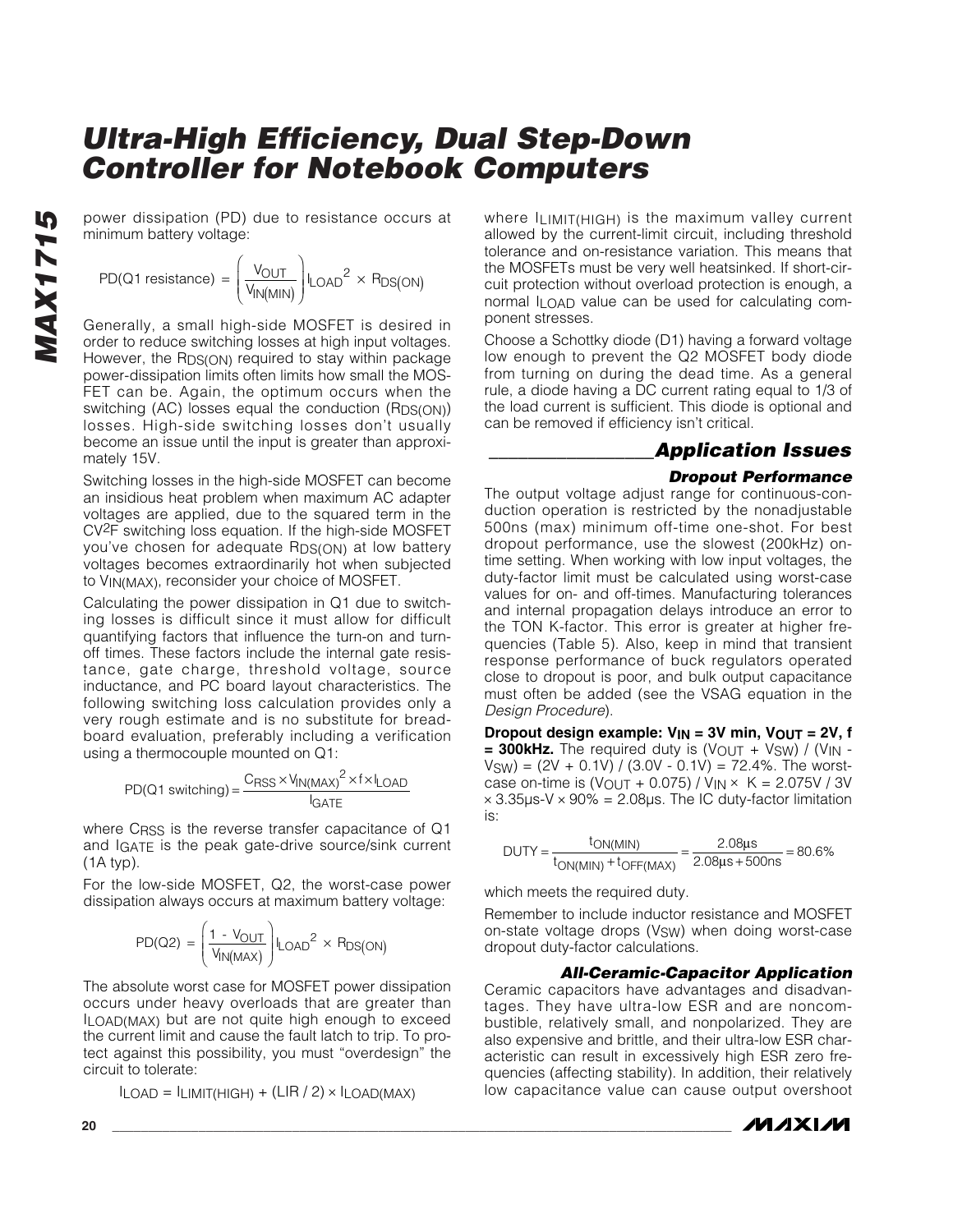

*Figure 8. Setting VOUT with a Resistor-Divider*

when going abruptly from full-load to no-load conditions, unless there are some bulk tantalum or electrolytic capacitors in parallel to absorb the stored energy in the inductor. In some cases, there may be no room for electrolytics, creating a need for a DC-DC design that uses nothing but ceramics.

The all-ceramic-capacitor application of Figure 8 replaces the standard tantalum output capacitors with ceramics. This design relies on having a minimum of 5mΩ parasitic PC board trace resistance in series with the capacitor to reduce the ESR zero frequency. This small amount of resistance is easily obtained by locating the MAX1714A circuit 2 or 3 inches away from the CPU, and placing all the ceramic capacitors close to the CPU. Resistance values higher than 5mΩ just improve the stability (which can be observed by examining the load-transient response characteristic as shown in the *Typical Operating Characteristics*). Avoid adding excess PC board trace resistance, as there's an efficiency penalty;  $5m\Omega$  is sufficient for a 7A circuit:

$$
R_{ESR} \ge \frac{1}{2FC_{OUT}}
$$

Output overshoot (∆V) determines the minimum output capacitance requirement. In this example, the switching frequency has been increased to 600kHz and the inductor value has been reduced to 0.5µH (compared to 300kHz and 2µH for the standard 8A circuit) to minimize the energy transferred from inductor to capacitor during load-step recovery. The overshoot must be calculated to avoid tripping the OVP latch. The efficiency

*Dual Mode is a trademark of Maxim Integrated Products.*





*Figure 9. Feedback Mux*

penalty for operating at 540kHz is about 2% to 3%, depending on the input voltage.

An optional 1Ω resistor is placed in series with OUT. This resistor attenuates high-frequency noise in some bands, which causes double pulsing.

#### *Fixed Output Voltages*

The MAX1715's Dual Mode™ operation allows the selection of common voltages without requiring external components (Figure 9). Connect FB to AGND for a fixed  $+2.5V$  output or to V<sub>CC</sub> for a  $+3.3V$  output, or connect FB directly to OUT for a fixed +1.0V output.

#### *Setting VOUT with a Resistor-Divider*

The output voltage can be adjusted with a resistordivider if desired (Figure 8). The equation for adjusting the output voltage is:

$$
V_{\text{OUT}} = V_{\text{FB}} \left( 1 + \frac{R1}{R2} \right)
$$

where VFB is 1.0V and R2 is about 10kΩ.

#### *Two-Stage (5V-Powered) Notebook CPU Buck Regulator*

The most efficient and overall cost-effective solution for stepping down a high-voltage battery to a very low output voltage is to use a single-stage buck regulator that's powered directly from the battery. However, there may be situations where the battery bus can't be routed near the CPU, or where space constraints dictate the smallest possible local DC-DC converter. In such cases, the 5V-powered circuit of Figure 10 may be appropriate. The reduced input voltage allows a higher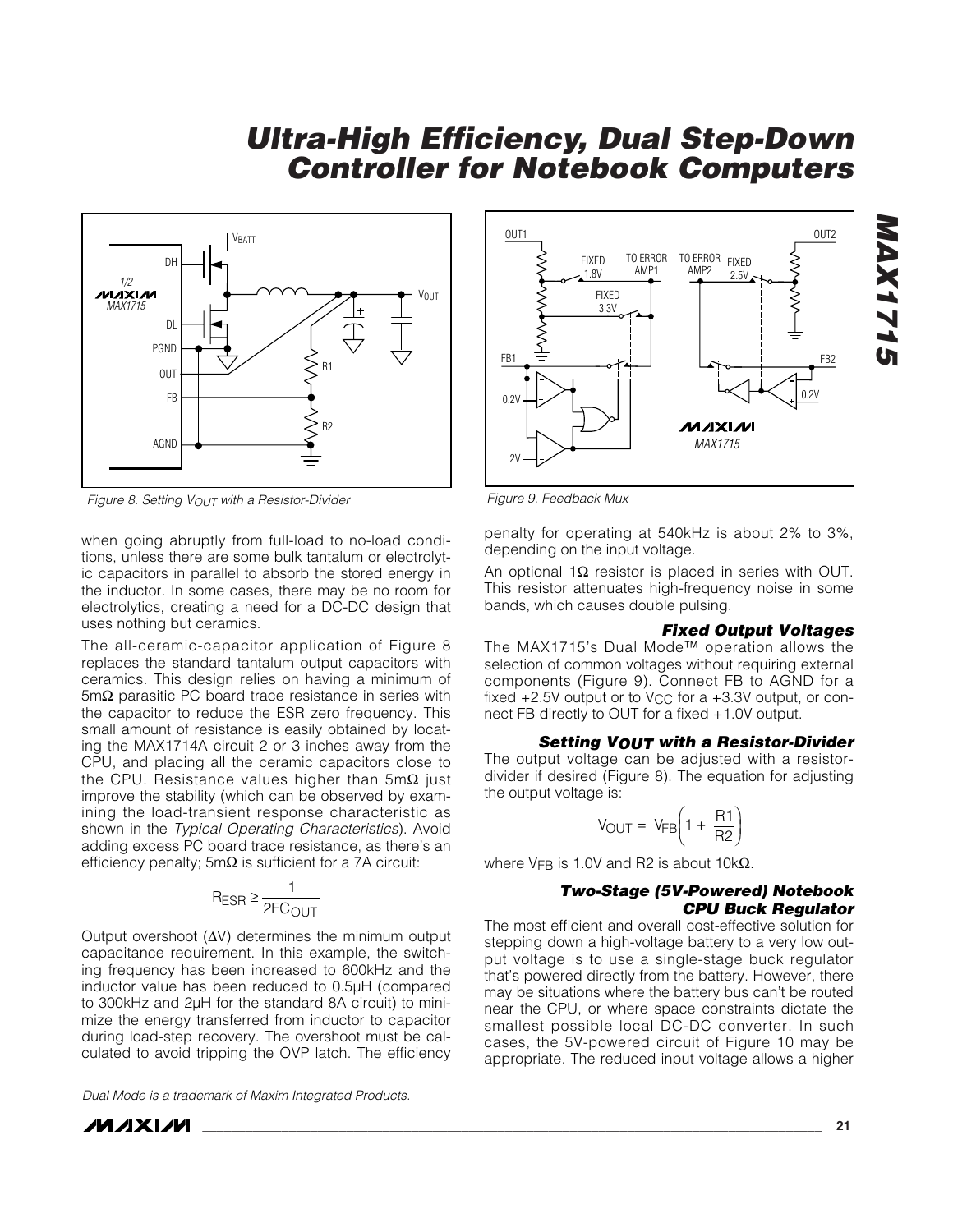

*Figure 10. 5V-Powered, 8A CPU Buck Regulator*

switching frequency and a much smaller inductor value.

#### *PC Board Layout Guidelines*

Careful PC board layout is critical to achieving low switching losses and clean, stable operation. This is especially true for dual converters, where one channel can affect the other. The switching power stages require particular attention (Figure 11). Refer to the MAX1715 EV kit data sheet for a specific layout example.

If possible, mount all of the power components on the top side of the board with their ground terminals flush against one another. Follow these guidelines for good PC board layout:

- Isolate the power components on the top side from the sensitive analog components on the bottom side with a ground shield. Use a separate PGND plane under the OUT1 and OUT2 sides (called PGND1 and PGND2). Avoid the introduction of AC currents into the PGND1 and PGND2 ground planes. Run the power plane ground currents on the top side only, if possible.
- Use a star ground connection on the power plane to minimize the crosstalk between OUT1 and OUT2.
- Keep the high-current paths short, especially at the ground terminals. This practice is essential for stable, jitter-free operation.
- Tie AGND and PGND together close to the IC. Do not connect them together anywhere else. Carefully follow the grounding instructions under Step 4 of the *Layout Procedure*.
- Keep the power traces and load connections short. This practice is essential for high efficiency. Using thick copper PC boards (2oz vs. 1oz) can enhance full-load efficiency by 1% or more. Correctly routing PC board traces is a difficult task that must be approached in terms of fractions of centimeters, where a single milliohm of excess trace resistance causes a measurable efficiency penalty.
- LX\_ and PGND connections to the synchronous rectifiers for current limiting must be made using Kelvin sense connections to guarantee the current-limit accuracy. With SO-8 MOSFETs, this is best done by routing power to the MOSFETs from outside using the top copper layer, while tying in PGND and LX\_ *inside* (underneath) the SO-8 package.
- When trade-offs in trace lengths must be made, it's preferable to allow the inductor charging path to be

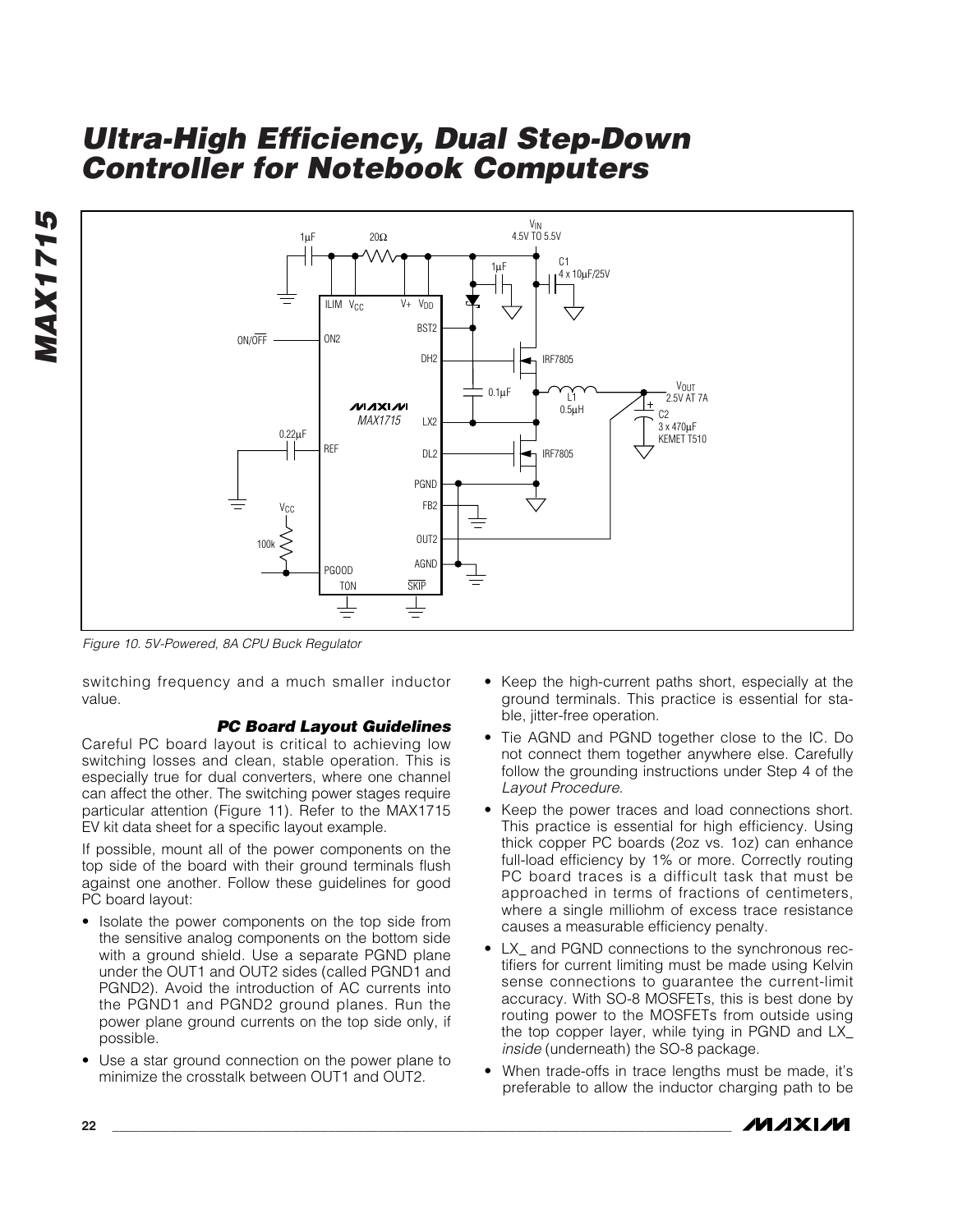made longer than the discharge path. For example, it's better to allow some extra distance between the input capacitors and the high-side MOSFET than to allow distance between the inductor and the lowside MOSFET or between the inductor and the output filter capacitor.

- Ensure that the OUT connection to COUT is short and direct. However, in some cases it may be desirable to deliberately introduce some trace length between the OUT inductor node and the output filter capacitor (see the *All-Ceramic-Capacitor Application* section).
- Route high-speed switching nodes (BST\_, LX\_, DH\_, and DL\_) away from sensitive analog areas (REF, ILIM, FB). Use PGND1 and PGND2 as EMI shields to keep radiated switching noise away from the IC, feedback dividers, and analog bypass capacitors.
- Make all pin-strap control input connections (SKIP, ILIM, etc.) to AGND or VCC rather than PGND or V<sub>DD</sub>.

#### *Layout Procedure*

- 1) Place the power components first, with ground terminals adjacent (Q2 source, C<sub>IN</sub>-, C<sub>OUT</sub>-, D1 anode). If possible, make all these connections on the top layer with wide, copper-filled areas.
- 2) Mount the controller IC adjacent to the synchronous rectifiers MOSFETs, preferably on the back side in order to keep LX\_, PGND\_, and the DL\_ gate-drive line short and wide. The DL\_ gate trace must be short and wide, measuring 10 to 20 squares (50mils to 100mils wide if the MOSFET is 1 inch from the controller IC).
- 3) Group the gate-drive components (BST\_ diode and capacitor, VDD bypass capacitor) together near the controller IC.
- 4) Make the DC-DC controller ground connections as follows: near the IC, create a small analog ground plane. Connect this plane to AGND and use this plane for the ground connection for the REF and V<sub>CC</sub> bypass capacitors, FB dividers, and I<sub>LIM</sub> resistors (if any). Create another small ground island for PGND, and use it for the V<sub>DD</sub> bypass capacitor, placed very close to the IC. Connect the AGND and the PGND pins together under the IC (this is the only connection between AGND and PGND).
- 5) On the board's top side (power planes), make a star ground to minimize crosstalk between the two sides. The top-side star ground is a star connection of the input capacitors, side 1 low-side MOSFET, and side 2 low-side MOSFET. Keep the resistance low between the star ground and the source of the lowside MOSFETs for accurate current limit. Connect the top-side star ground (used for MOSFET, input, and output capacitors) to the small PGND island with a short, wide connection (preferably just a via).

If multiple layers are available (highly recommended), create PGND1 and PGND2 islands on the layer just below the top-side layer (refer to the MAX1715 EV kit for an example) to act as an EMI shield. Connect each of these individually to the star ground via, which connects the top side to the PGND plane. Add one more solid ground plane under the IC to act as an additional shield, and also connect that to the star ground via.

6) Connect the output power planes (VCORE and system ground planes) directly to the output filter capacitor positive and negative terminals with multiple vias.



*Figure 11. PC Board Layout Example*



*MAX1715*

**MAX1715**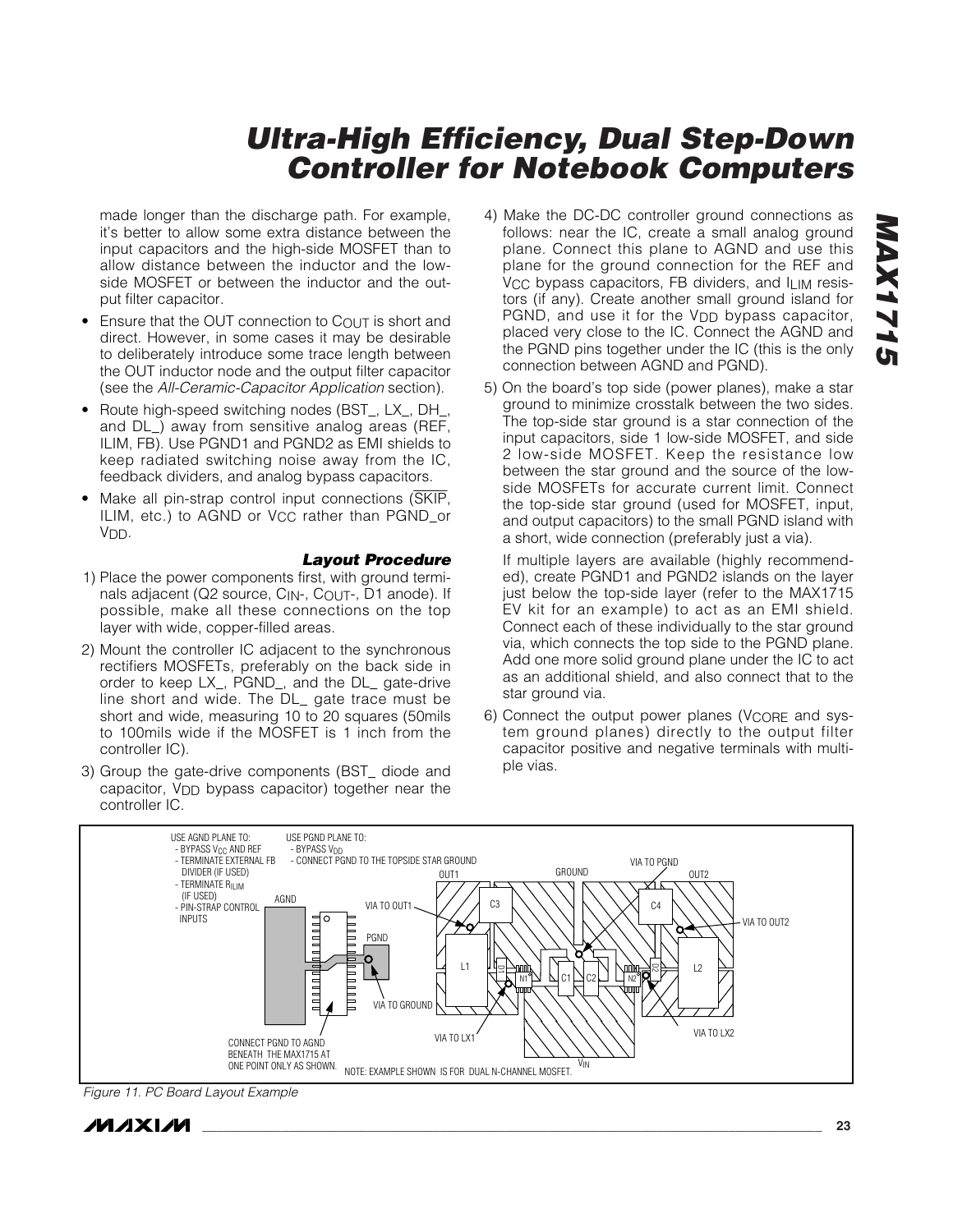